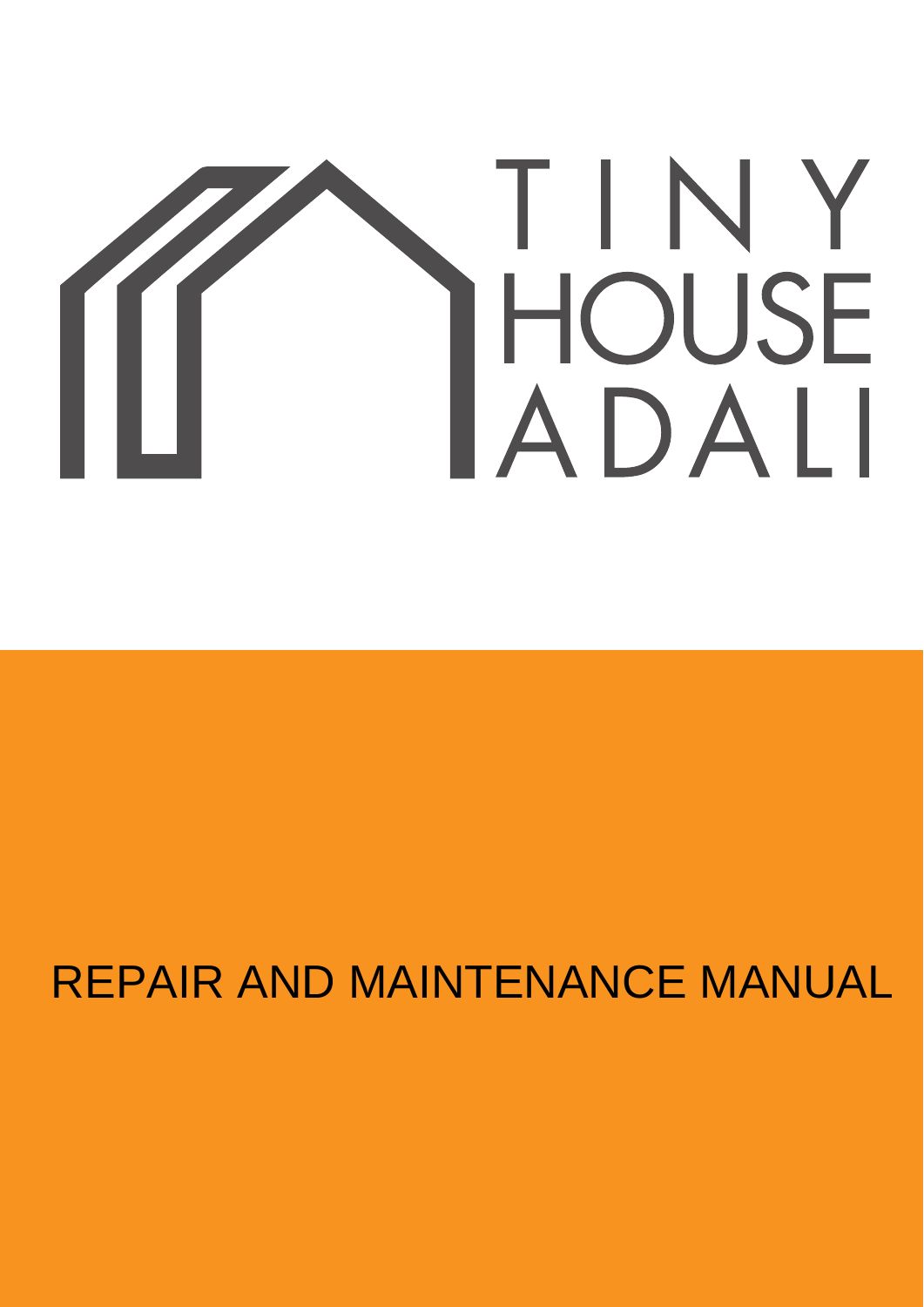# Table of contents

| 1                               |                                                                                                 |  |
|---------------------------------|-------------------------------------------------------------------------------------------------|--|
| 1.1                             |                                                                                                 |  |
| 1.2                             |                                                                                                 |  |
| 1.3                             |                                                                                                 |  |
| 1.4                             |                                                                                                 |  |
| 1.5                             |                                                                                                 |  |
| 1.6                             |                                                                                                 |  |
| $\overline{2}$                  |                                                                                                 |  |
| 2.1                             | Intended Use $\dots\dots\dots\dots\dots\dots\dots\dots\dots\dots\dots\dots\dots\dots\dots\dots$ |  |
| 2.2                             |                                                                                                 |  |
| 2.3                             |                                                                                                 |  |
| 2.4                             |                                                                                                 |  |
| 3                               |                                                                                                 |  |
| 3.1                             |                                                                                                 |  |
| 4                               |                                                                                                 |  |
| 4.1                             |                                                                                                 |  |
|                                 |                                                                                                 |  |
| 4.2                             |                                                                                                 |  |
|                                 |                                                                                                 |  |
|                                 |                                                                                                 |  |
|                                 |                                                                                                 |  |
|                                 |                                                                                                 |  |
| 4.3<br>4.4<br>4.5<br>4.6<br>4.7 |                                                                                                 |  |
| 5                               |                                                                                                 |  |
|                                 |                                                                                                 |  |
| 5.1<br>5.2                      |                                                                                                 |  |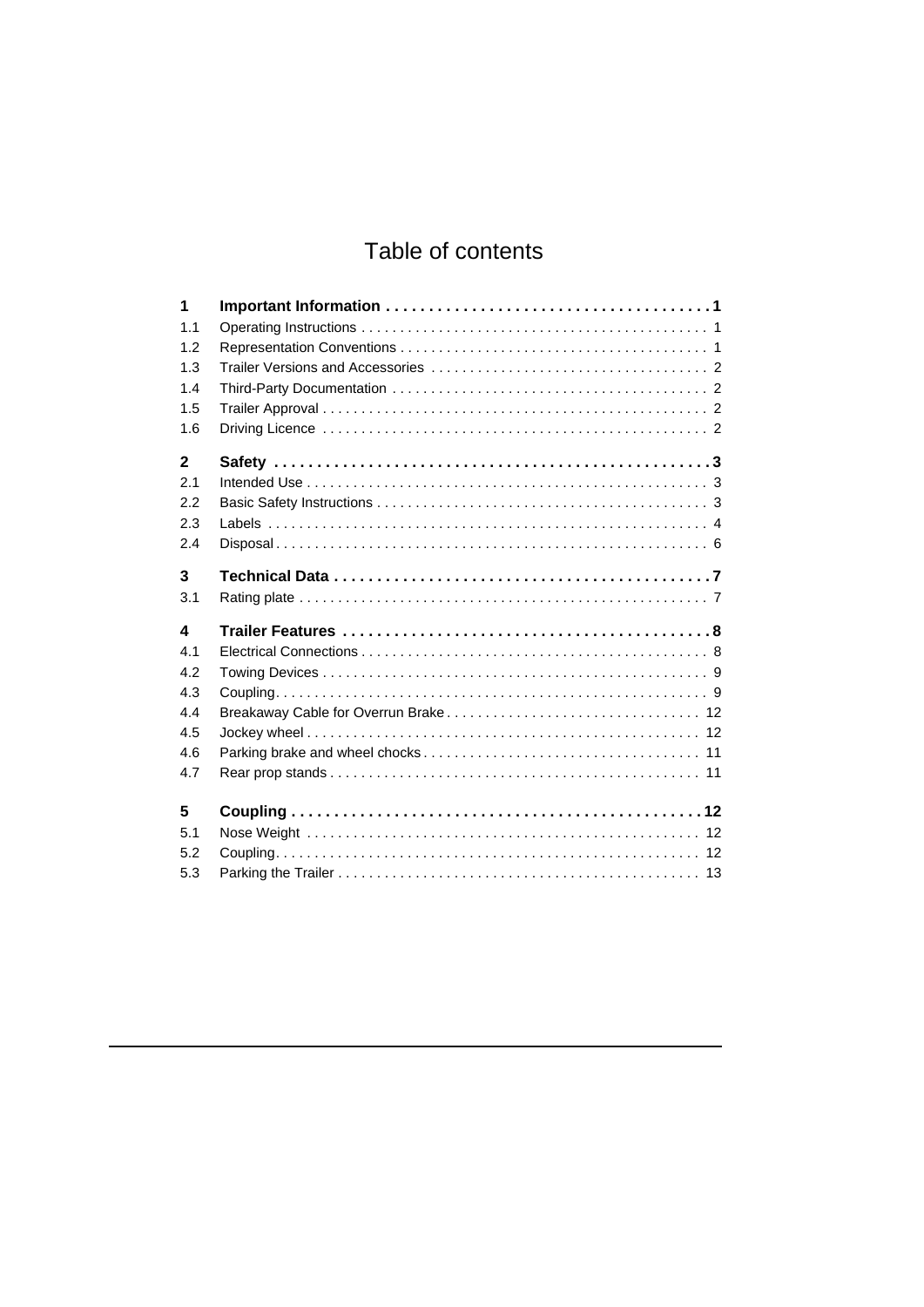# Table of contents

| 6              |  |
|----------------|--|
| 6.1            |  |
| 6.2            |  |
| 6.3            |  |
| 6.4            |  |
| 6.5            |  |
| $\overline{7}$ |  |
| 7.1            |  |
| 7.2            |  |
| 7.3            |  |
| 7.4            |  |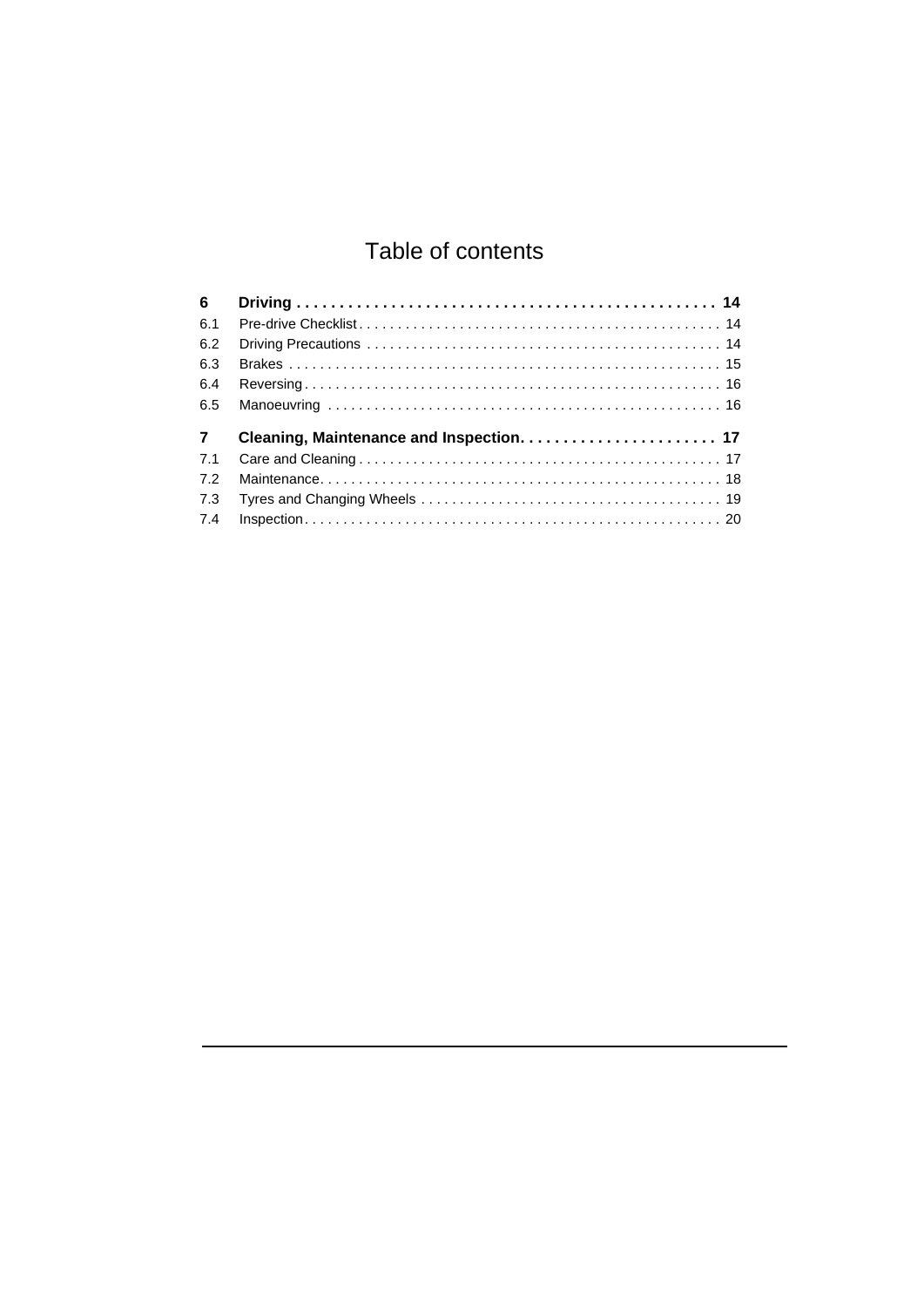### <span id="page-3-0"></span>**1 Important Information**

### Dear Customer,

These operating instructions are intended to help you use your "First-Class Trailer" optimally. Following these instructions will ensure that you can use your trailer safely for a long time.

This trailer has been developed and designed to the latest state-of-the-art and has been thoroughly tested to ensure perfect functioning prior to despatch.

### <span id="page-3-1"></span>**1.1 Operating Instructions**

- Please retain these operating instructions for future reference. If you sell or lend your trailer to a third party please always give the operating instructions to the new user.
- Please read the operating instructions completely before using the trailer for the first time.
- Disregard of these operating instructions may lead to injuries or damage to the trailer.

### <span id="page-3-2"></span>**1.2 Representation Conventions**

### **1.2.1 Safety Notices and Warnings**

hazard severities. level system is used to indicate different In these operating instructions different

### **AWARNING**

**taken. ified precautionary measures are not injury will probably occur if the spec-Indicates that death or serious bodily**

### **ACALITION**

**Indicates that minor to moderate bodily injury will occur if the specified precautionary measures are not taken.**

### **NOTICE**

**Indicates that material damage will occur if the specified precautionary measures are not taken.**

The following markings are also used:

# $\left| \cdot \right|$  NOTE

Points out particularly important information about the trailer, handling of the vehicle or the respective part of the operating instructions.

### **TIP**

Indicates a user tip.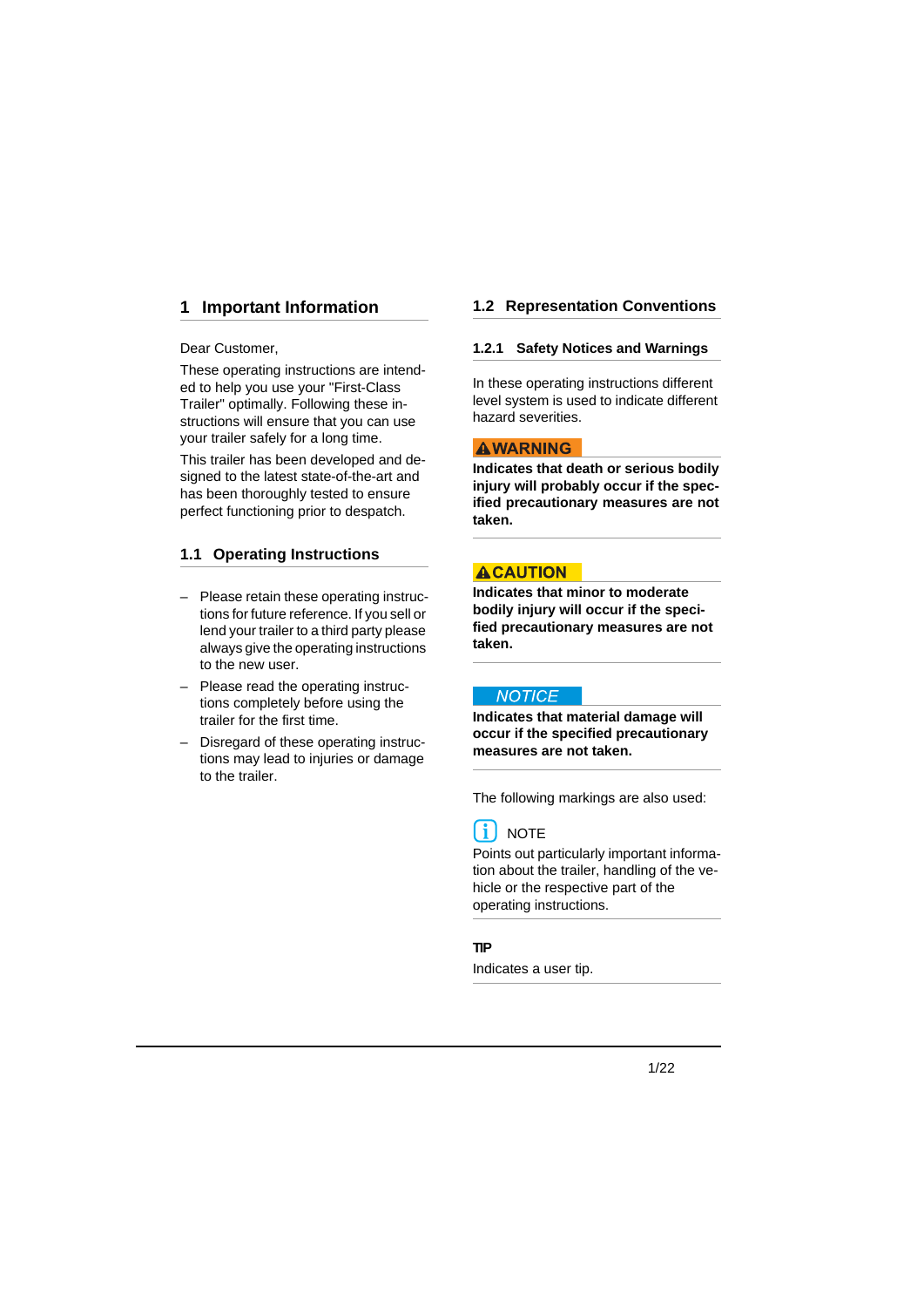### **1.2.2 Text Distinctions**

The following text markings are used in these operating instructions:

**A Version variants are indicated by the respective capital letters.**

### <span id="page-4-0"></span>**1.3 Trailer Versions and Accessories**

All trailers are available in different versions. You can also retrofit your trailer with additional accessories (see "Spare Parts and Accessories").

Due to the large number of versions and accessory parts, not all trailer versions are described.

Familiarise yourself with the version, options and accessories of your trailer to identify the corresponding version variants in these operating instructions that apply to your trailer.

### <span id="page-4-1"></span>**1.4 Third-Party Documentation**

If the trailer is fitted with purchased parts the corresponding operating instructions from the third-party manufacturers are supplied with the trailer documents.

Please heed the information regarding operation, maintenance and care of the purchased part in the corresponding operating instructions.

### <span id="page-4-2"></span>**1.5 Trailer Approval**

Trailer approval is country-specific. Please find out how and where you can obtain approval for your trailer.

### **1.5.1 Speed Limit of 100**

The maximum allowable speed for towing the trailer is 100 kph.

### **1.5.2 Vehicle Inspection**

The regulations for vehicle inspections are country-specific. Please find out

- when a vehicle inspection is required and
- where a vehicle inspection can be carried out for your vehicle.

### **1.6 Driving Licence**

<span id="page-4-3"></span>Depending on the country, a specific driving licence may be needed for towing a trailer. Please find out about the requirements in your country.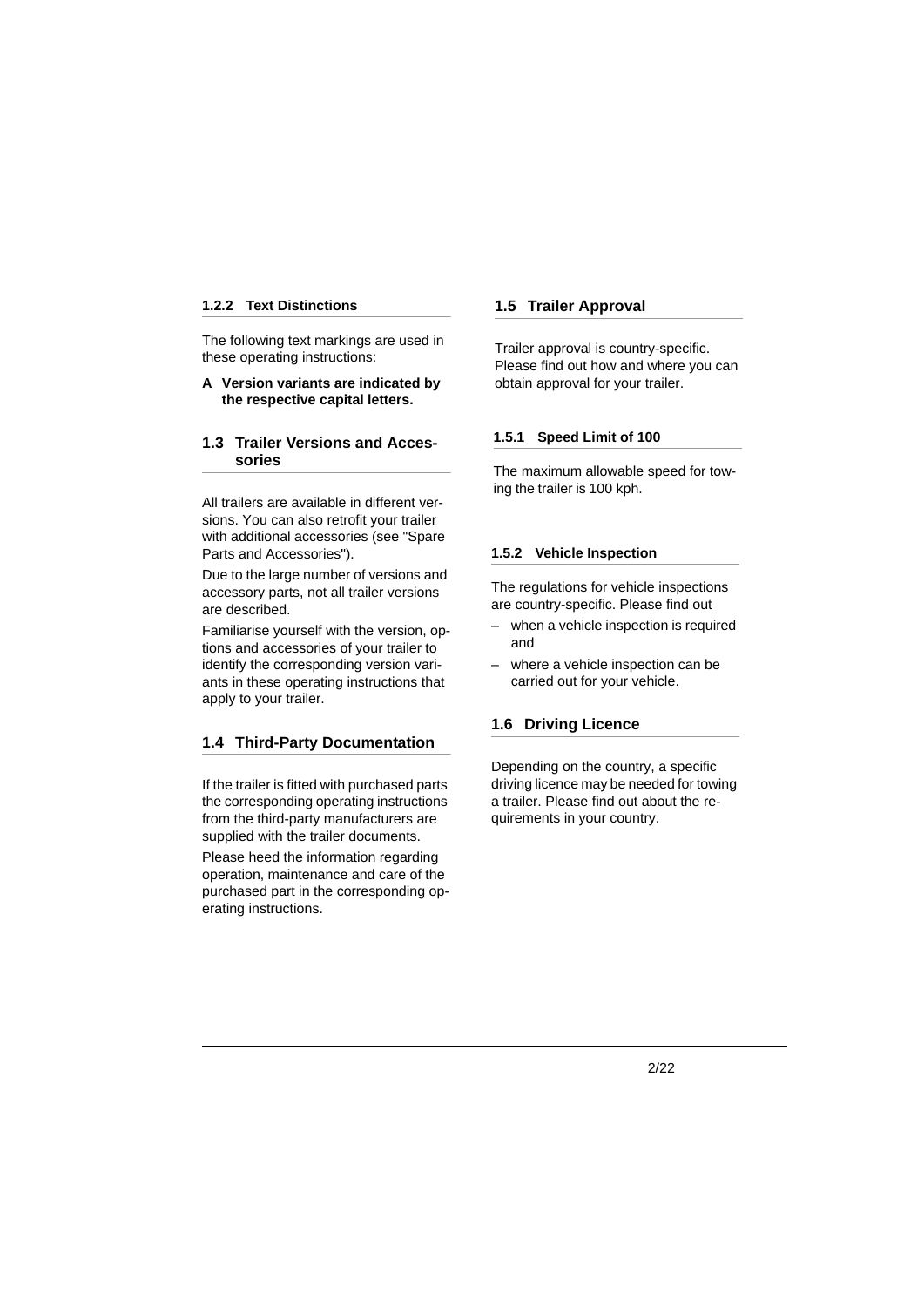### <span id="page-5-0"></span>**2 Safety**

### <span id="page-5-1"></span>**2.1 Intended Use**

The trailer is designed to transport goods in the range of the corresponding gross weight rating (see "Technical Data"), and is intended to be used in combination with towing vehicles whose rear overhang (dimension from the centre of the rear axle to the ball coupling) is no more than 160 cm.

If the towing vehicle's rear overhang exceeds 160 cm, a trailer with a reinforced frame or a height-adjustable overrun mechanism must be used.

If you have any questions, contact your dealer.

The following uses are prohibited:

- transport of people
- transport of animals

### **2.2 Basic Safety Instructions**

### <span id="page-5-2"></span>**2.2.1 Inspections**

– The delivery inspection must be carried out by the dealer and recorded in

the inspection schedule (see "Cleaning, Maintenance and Inspection").

– The wheel bolts must be inspected after the first 50 km using a torque wrench (see "Cleaning, Maintenance and Inspection").

– All further inspections must be carried out in accordance with the inspection schedule (see "Cleaning, Maintenance and Inspection").

### **2.2.2 People**

- Trailers are not toys. Do not allow children to play unattended in the vicinity of a trailer. They may injure themselves when playing with the trailer.
- People working with or driving the trailer must have read and understood these operating instructions.

### **2.2.3 Trailer**

- Never use a defective trailer. Defective trailers conceal unforeseeable risks.
- The rear lights of the trailer must be visible at all times. If the rear lights are covered by a protruding load, open ramps or dirt please mount an easily visible rear lighting unit to mark the end of the trailer.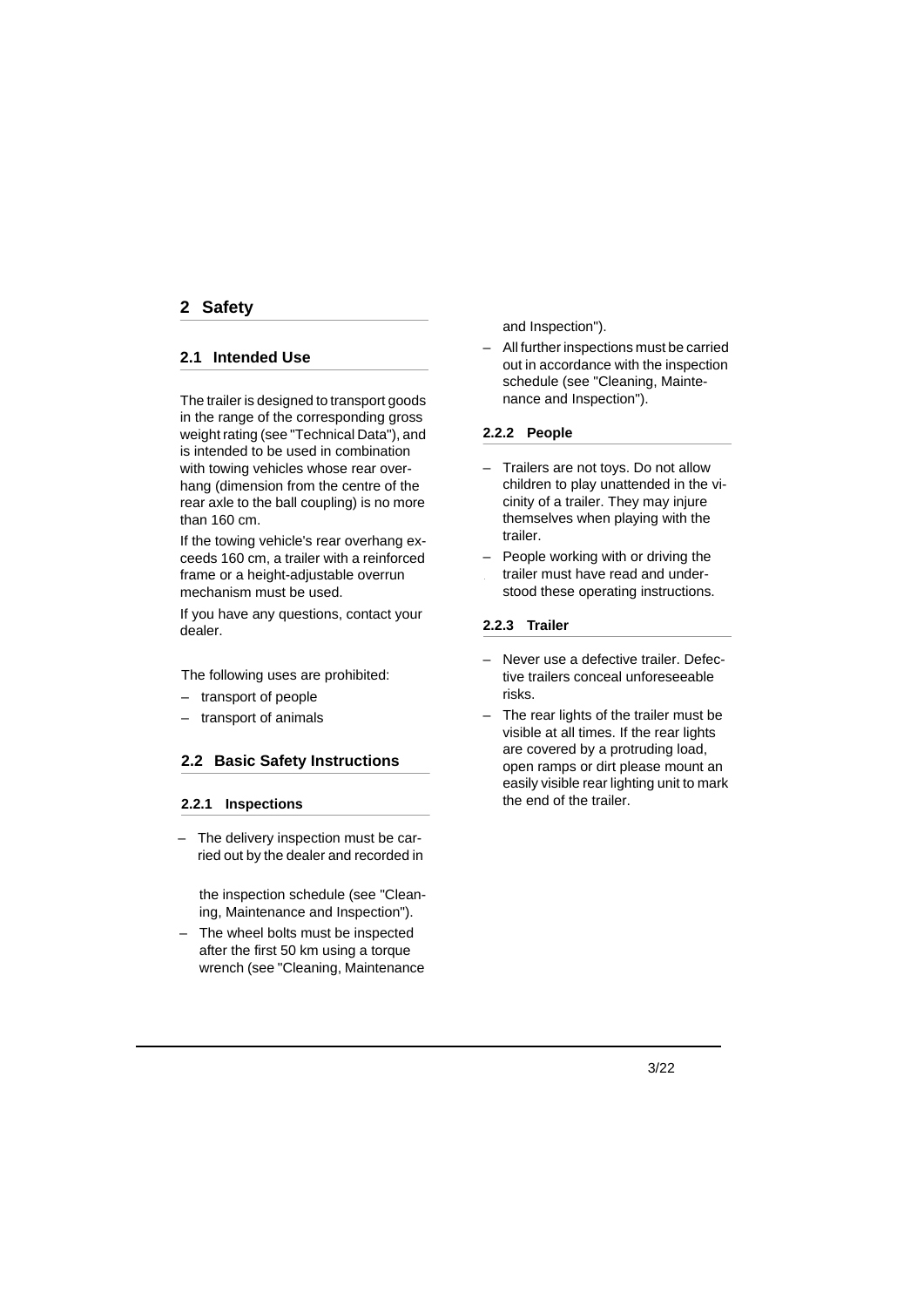### **2.2.4 Load**

- Do not exceed the total weight rating (see "Loading").
- Do not exceed the edge load capacity (see "Loading").
- The trailer must be loaded carefully and correctly. Incorrectly loaded trailers can easily start skidding. See "Loading" to find out how to load the trailer correctly.

### **2.2.5 Driving**

- Before starting a journey you must complete the pre-drive checklist (see "Driving").
- Familiarise yourself with the driving and braking characteristics (see "Driving") of the trailer in difficult road and weather conditions, for example inclines, rough roads, storms, side wind and snow.
- Your driving behaviour and speed must always be adapted to the given road and weather conditions.
- At all times during the journey you must be able to see the road behind you through the two exterior mirrors.

### **2.2.6 Repair**

Note the following for repairs:

– Repairs may only be carried out at service

### **2.2.7 Environmental Conditions**

- Protect the trailer and accessories as well as possible from adverse weather conditions such as rain, snow and hail.
- Ensure adequate lighting when working on the trailer at dusk or in the dark.

### **2.3 Labels**

<span id="page-6-0"></span>The following labels are affixed to the trailer:

### **2.3.1 Hand Injuries**





This indicates that handling trailers may result in hand injuries with possibly permanent damage from crushing.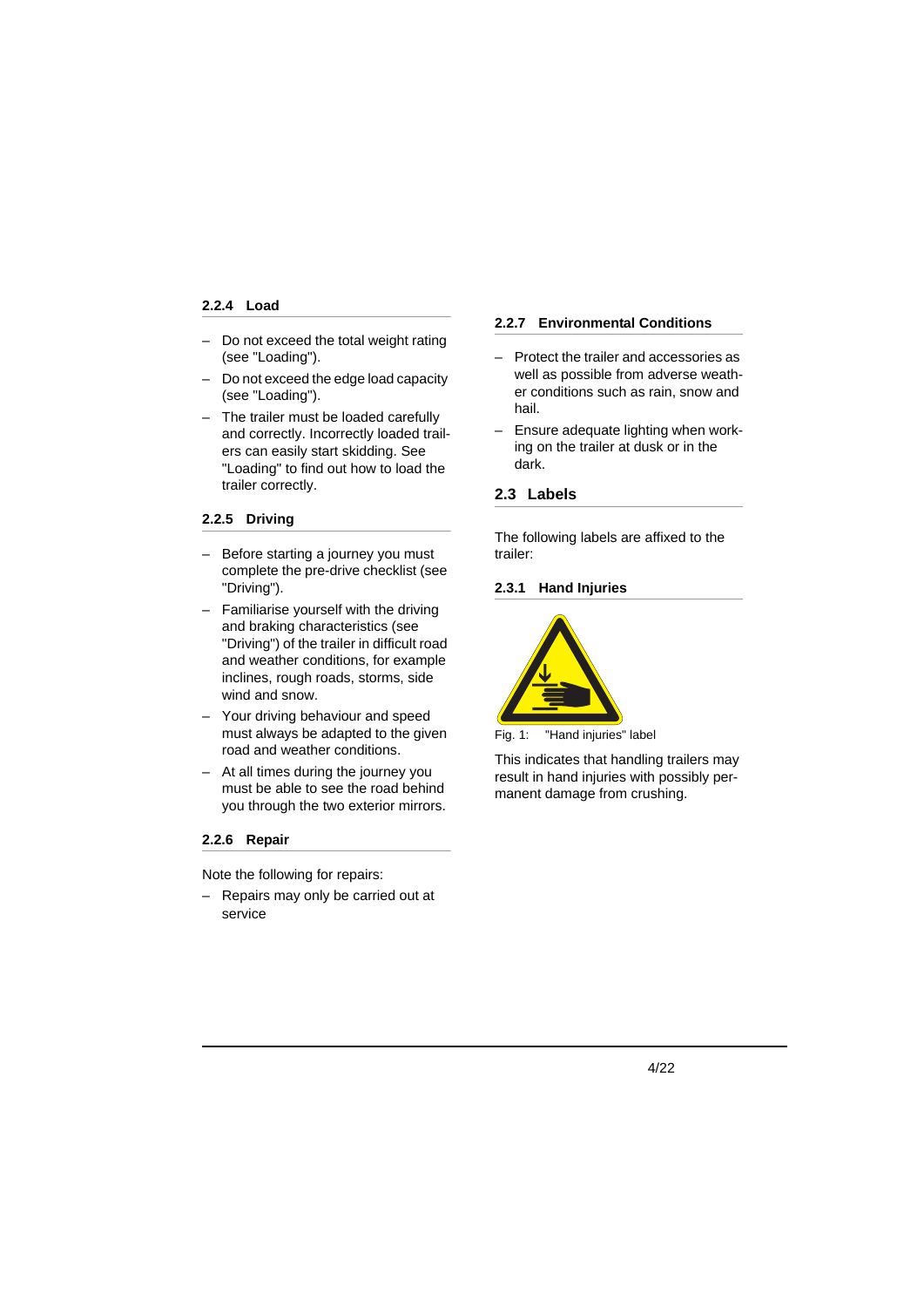### **2.3.2 Read Operating Instructions**



Fig. 2: "Read instructions" label

This indicates that you should read the operating instructions before using the trailer.

### **2.3.3 Replace Spring Clip**



Fig. 3: "Lock using spring clip" label

This indicates that you may only use locks with spring clips.

If a spring clip is missing from a lock you must immediately replace the spring clip.

### **2.3.4 Lubrication Points on the Coupling**



Fig. 4: "Lubrication points on coupling" label

This indicates the places where you must lubricate the coupling.

### **2.3.5 Edge Load Capacity**

This indicates the may. allowable load on the loading edge with and without a rear support leg.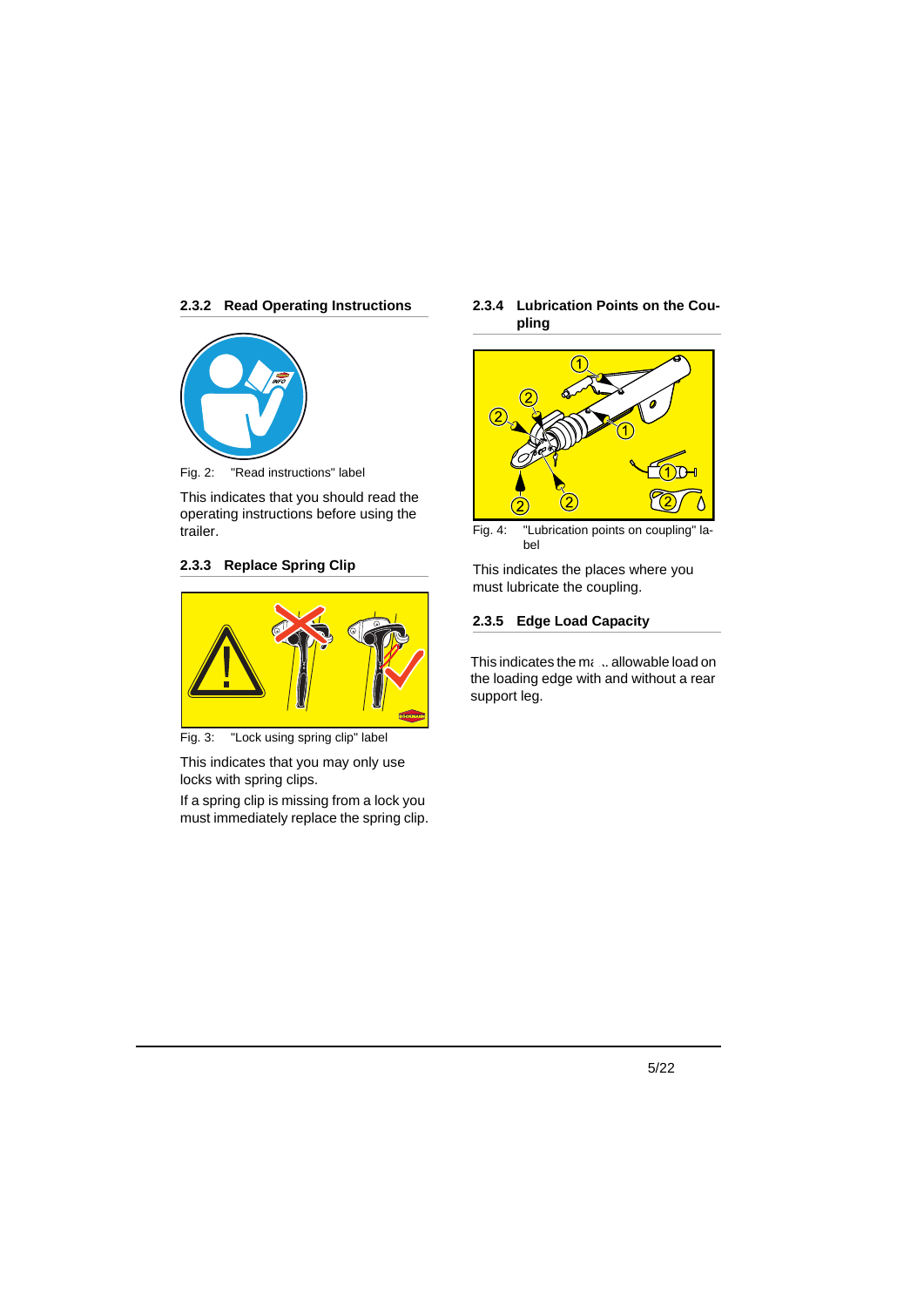### **2.3.6 Lashing Points on the Trailer**



Fig. 6: "Lashing points on trailer" label

This indicates the lashing capacity of each lashing point on the trailer.

### <span id="page-8-0"></span>**2.4 Disposal**

The trailer owner must dispose of the trailer and all associated components in accordance with national disposal regulations.

### **Waste electrical and electronic equipment**



Devices marked with this symbol are subject to the European Directive 2002/96/EG. All old electronic and electric devices must be disposed of

separately from normal house waste. Ask your local authority how to properly dispose of old devices.

### **Batteries**



Batteries may contact toxic heavy metals and must be treated as hazardous waste.

Dispose of old batteries at the appropriate collection point.

### **Hydraulic oil**

Hydraulic oil must be disposed of properly. Please observe local regulations.

### **Old tyres**

Dispose of old tyres in accordance with local regulations.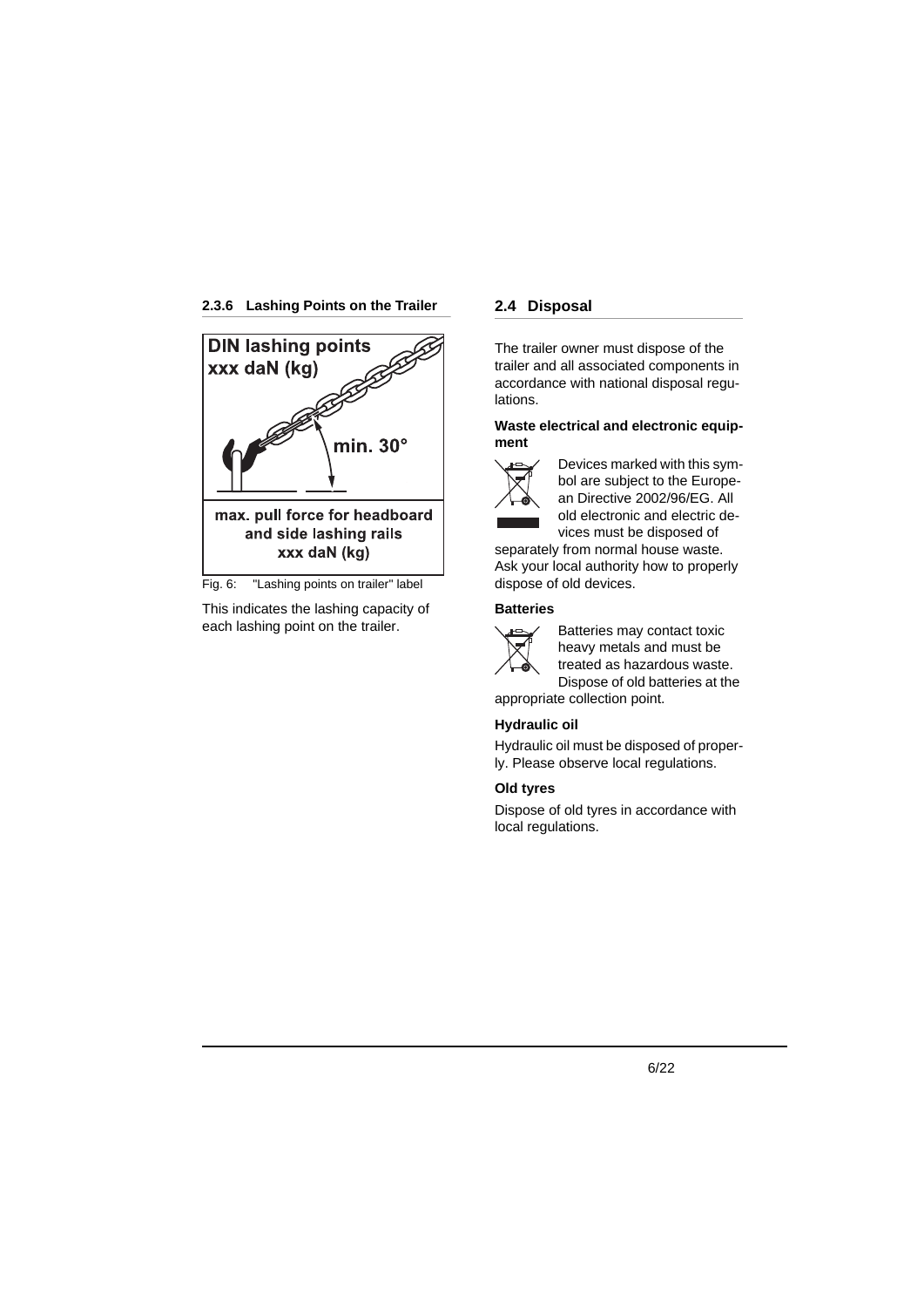### <span id="page-9-0"></span>**3 Technical Data**

The technical data for your trailer can be found in the following places:

- in the vehicle documents for your trailer
- on the trailer's rating plate
- in the type identification information for the trailer.

### <span id="page-9-1"></span>**3.1 Rating plate**



Fig. 1: Rating plate

- 1 Manufacturer
- 2 General operator's licence (ABE) number for the approved trailer type
- 3 17-digit trailer identification number
- 4 Total weight rating
- 5 Coupling device load
- 6 Total weight rating for axle 1
- 7 Total weight rating for axle 2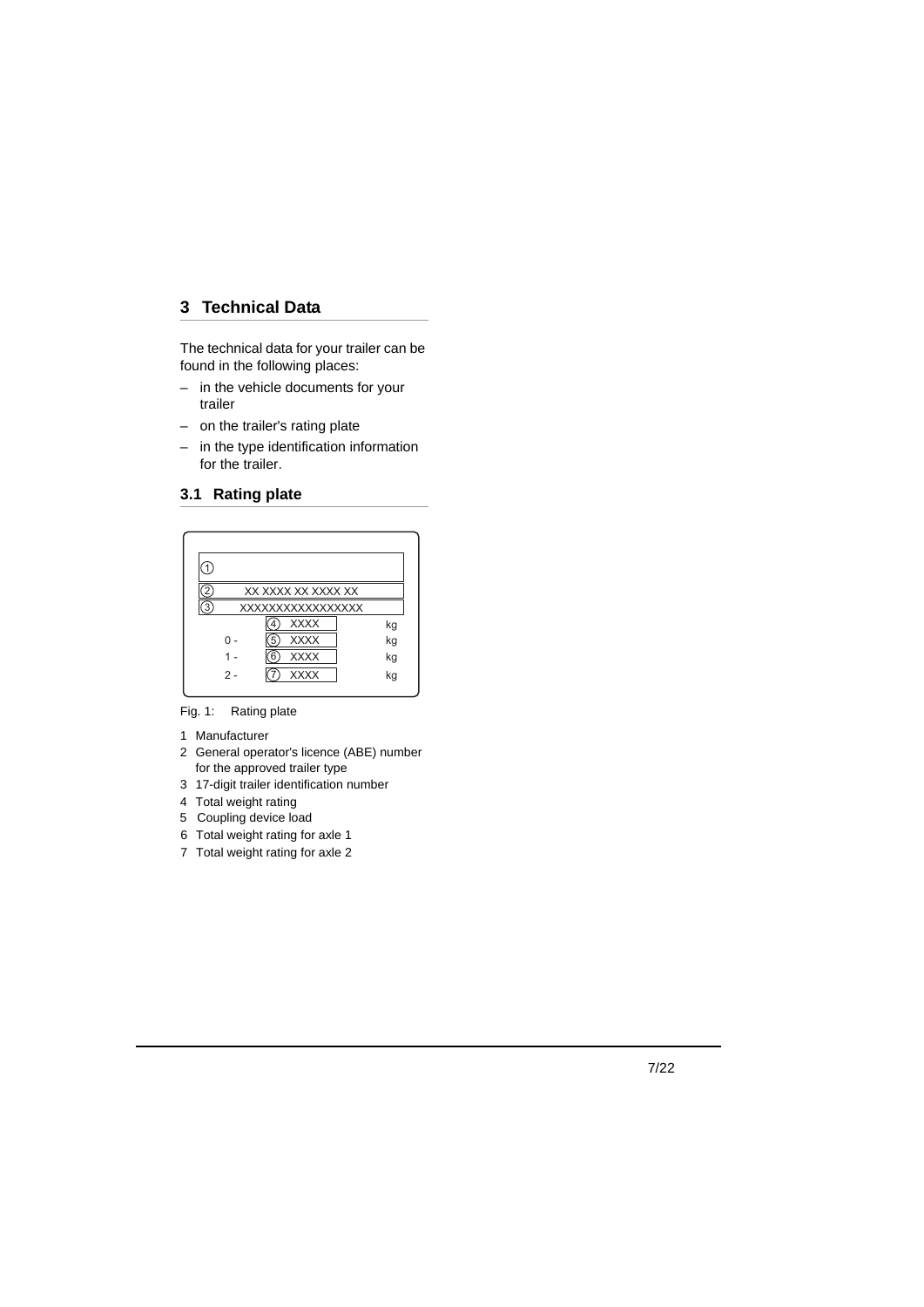### <span id="page-10-0"></span>**4 Trailer Features**

### <span id="page-10-1"></span>**4.1 Electrical Connections**

The following connectors are distinguished:

- 7-pin connector
- 13-pin connector.

### **NOTE** li.

Please use an adapter if the socket of the towing vehicle does not match the trailer plug.





Fig. 1: Plug versions

| Contact<br>no.  | <b>Function</b>                                                                                    | <b>Connected load</b> | <b>Wire col-</b><br>our  |
|-----------------|----------------------------------------------------------------------------------------------------|-----------------------|--------------------------|
| 1               | Direction indicator left (flash light)                                                             | 1.5 mm <sup>2</sup>   | yellow                   |
| $\mathcal{P}$   | Rear fog light                                                                                     | 1.5 mm <sup>2</sup>   | blue                     |
| 3a)             | Ground for contacts no. 1 to 8                                                                     | $2.5$ mm <sup>2</sup> | white                    |
| $\overline{4}$  | Direction indicator right (flash light)                                                            | 1.5 mm <sup>2</sup>   | green                    |
| 5               | Right-hand tail lights, outline<br>marker lights, limiting lights and<br>plate light <sup>b)</sup> | $1.5$ mm <sup>2</sup> | brown                    |
| 6               | <b>Brake lights</b>                                                                                | $1.5$ mm <sup>2</sup> | red                      |
| 7               | Left-hand tail lights, outline marker<br>lights, limiting lights and plate light <sup>b)</sup>     | 1.5 mm <sup>2</sup>   | black                    |
| 8               | Reversing light                                                                                    | $1,5 \, \text{mm}^2$  | greyc)                   |
| 9               | Power supply (continuous positive)                                                                 | $2.5$ mm <sup>2</sup> | brown/blue <sup>c)</sup> |
| 10              | The power supply is controlled via<br>the ignition                                                 | $2.5$ mm <sup>2</sup> | brown/red <sup>c)</sup>  |
| 11 <sup>a</sup> | Ground for circuit from contact no.<br>10                                                          | $2.5$ mm <sup>2</sup> | white/red <sup>c)</sup>  |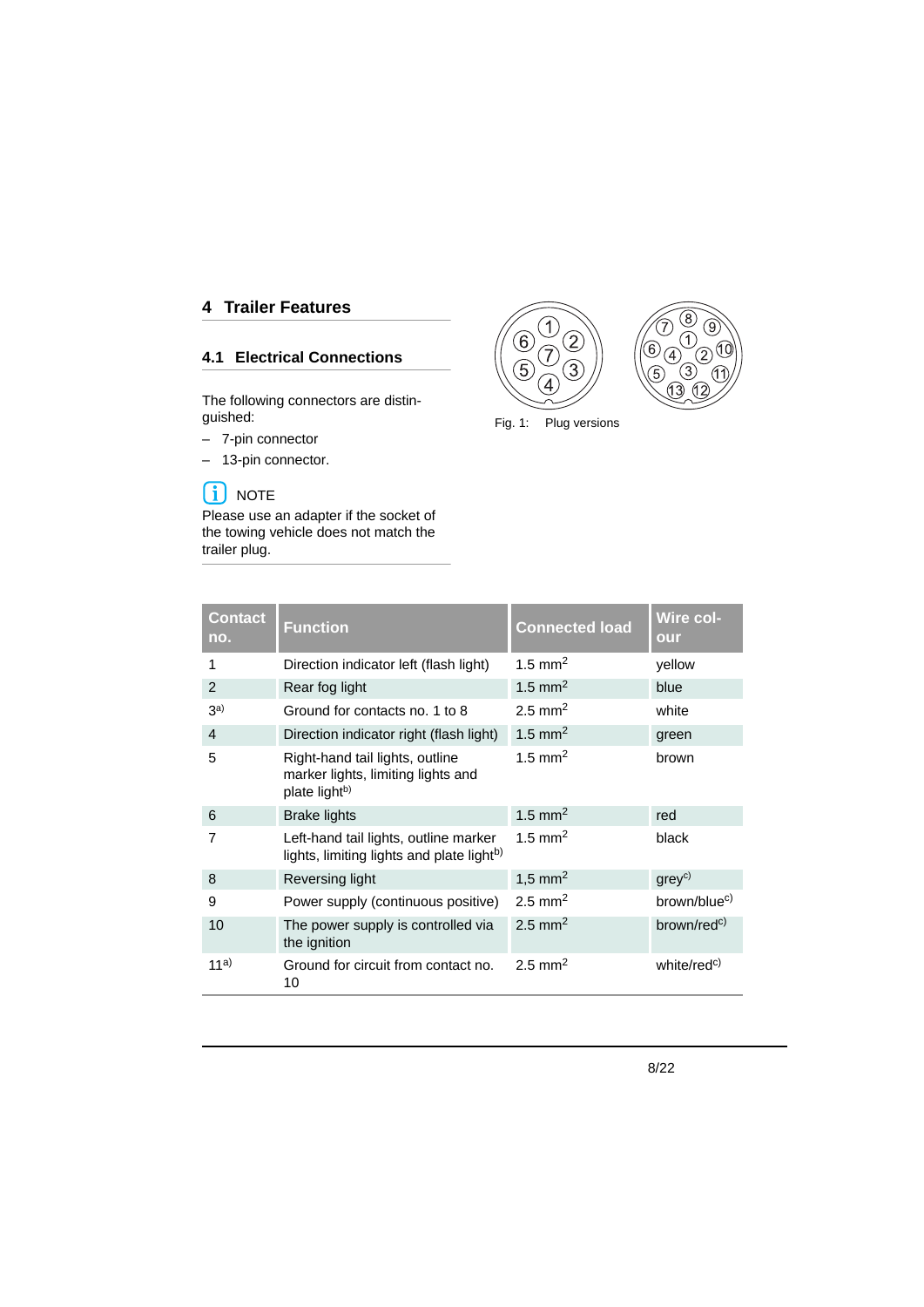| <b>Contact</b><br>no. | Function <sup>1</sup>               | <b>Connected load</b> | <b>Wire col-</b><br>our   |
|-----------------------|-------------------------------------|-----------------------|---------------------------|
| 12                    | Reserved for future applications    |                       | Not used                  |
| 13a)                  | Ground for circuit from contact no. | $2.5 \text{ mm}^2$    | black/white <sup>c)</sup> |

a) The three ground wires must not be connected to any functional electrical conductor on the trailer.

- b) The plate light must be connected in such a manner that no lamp of this device is connected with contacts no. 5 and 7.
- c) The colour assignment is determined by the manufacturer. Differences may occur.

### <span id="page-11-0"></span>**4.2 Towing Devices**

The following towing device is distinguished:

– A-frame drawbar (A)

# **i** NOTE

See additional operating instructions and / or third-party documentation.

## **4.3 Coupling**

The following couplings are distinguished:

<span id="page-11-1"></span>– standard coupling version (A),

### **A A-frame drawbar**



Fig. 2: A-frame drawbar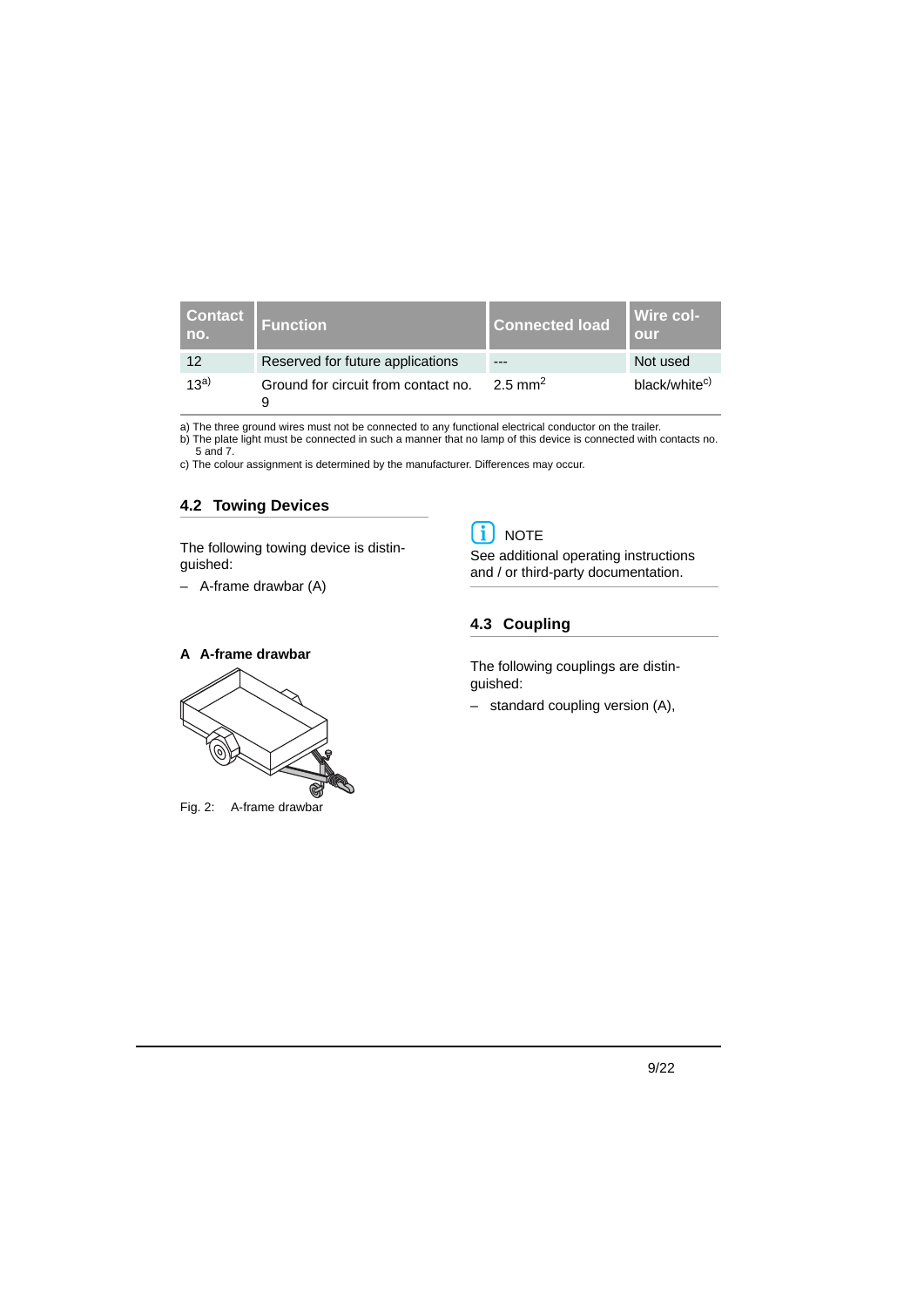**A Standard coupling version (also available lockable, A2)**



Fig. 5: Standard coupling version A1

### **B Anti-sway coupling and towing eyes**



See additional operating instructions and / or third-party documentation.

### **4.3.1 Indication of the coupling status with standard couplings**

A distinction is made between two standard coupling variants as regards indication of the coupling statuses.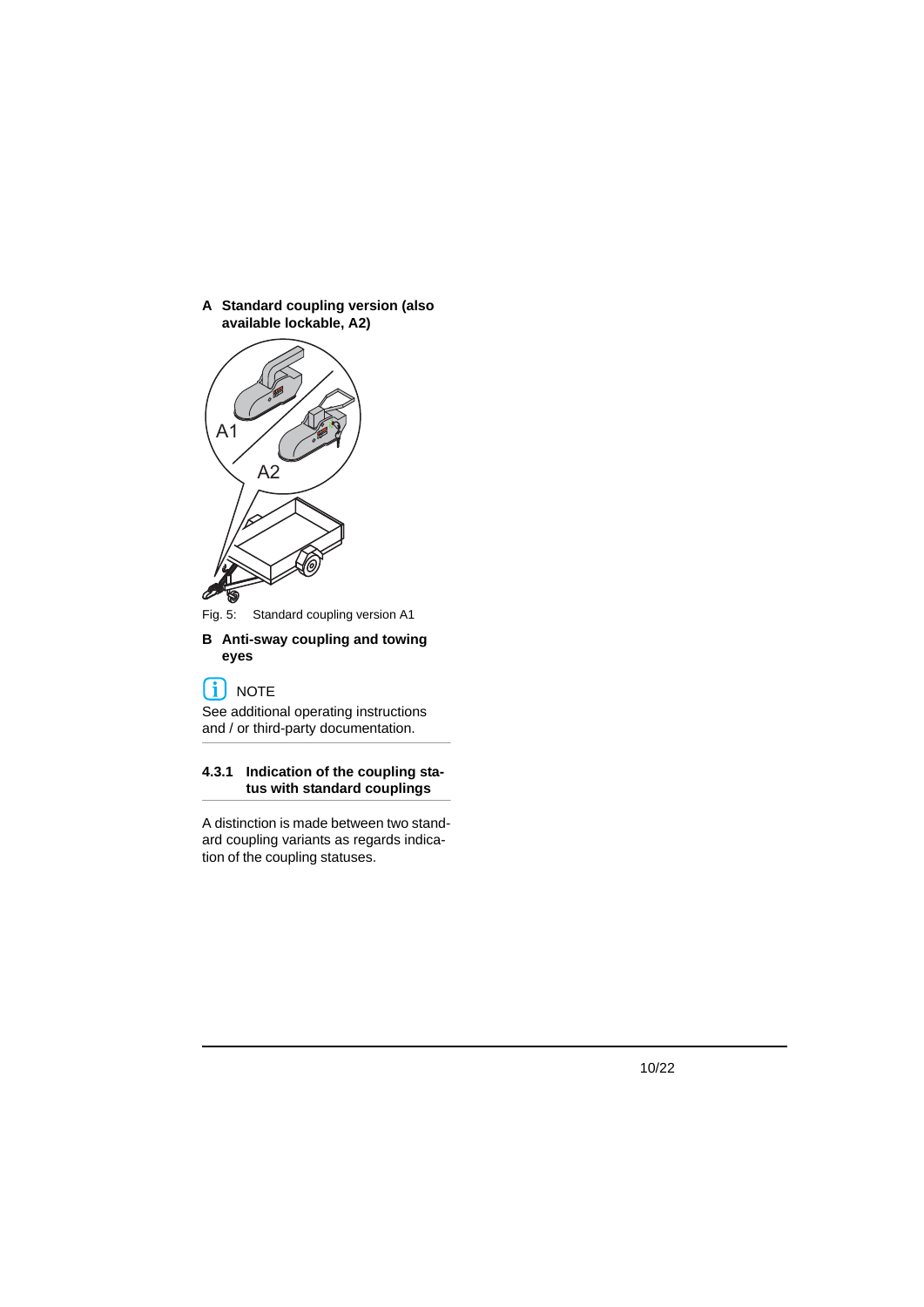### <span id="page-13-0"></span>**4.6 Parking brake and wheel chocks**

# **NOTE**

Parking brakes and wheel chocks can only be found on braked trailers.



Fig. 14: Parking brake with spring energy accumulator

### **ACAUTION**

### **Sticking and frozen brake pads**

Personal injury through delayed braking action

- The trailer should not be secured by means of the parking brake in frost conditions or when not in use for long periods.
- Secure the trailer using wheel chocks.



Fig. 15: Positions of the wheel chocks

### **AWARNING**

### **Delayed braking action with the spring energy accumulator**

Pinching of body parts, material damage

When the parking brake is applied, the trailer is secured against rolling. After applying the parking brake, the trailer can still be moved backwards approx. 25 cm. Only then does the full braking effect come into play. The forwards braking effect is immediately effective.

• Ensure that the full braking power is applied.

### **Applying the parking brake**

• Pull the hand lever up until the braking action is applied.

### **Releasing the parking brake**

• Push the hand lever down.

### <span id="page-13-1"></span>**4.7 Rear prop stands**

The following rear prop stands are distinguished:

- adjustable support leg
	- basic version (A)
	- reinforced version (B)
- fold-out support leg (LINNEPE support leg) (C)
- telescopic crank-down support leg (D).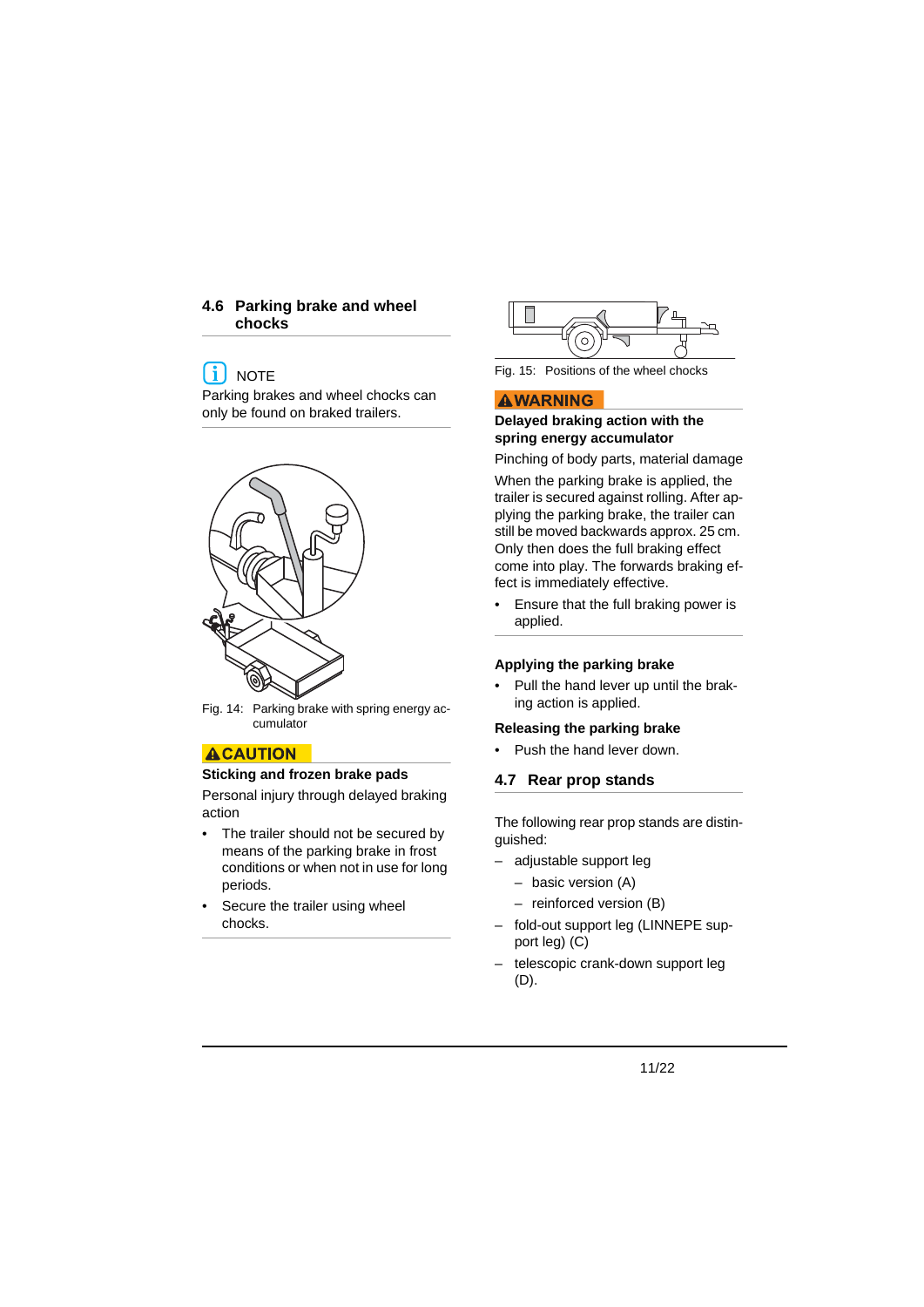### <span id="page-14-0"></span>**5 Coupling**

### <span id="page-14-1"></span>**5.1 Nose Weight**

The nose weight is defined as the weight on the towing device of the towing vehicle when a trailer is coupled.

- Ensure that:
	- the nose weight is at least 4% of the actual laden weight of the trailer. However, it need not be more than 25 kg.
	- the maximum nose weight for the towing vehicle is not exceeded.

The nose weight specifications are located with the towing vehicle:

- on a label in the rear area,
- in field 13 of part I (vehicle registration certificate) of the approval certificate.

### **AWARNING**

### **Danger of Skidding**

Bodily injury or material damage

- Do not overload the trailer at the rear.
- The load at the front of the trailer should be slightly higher than at the rear.

### **5.2 Coupling**

Coupling must be done in a safe and well-lit location.

The ground or support surface must be firm, strong and level.

Traffic must not be restricted. Drivers and other people must not be hindered or endangered.

Before hitching or unhitching secure the towing vehicle to prevent it rolling away.

### **5.2.1 Hitching the Trailer**

- 1. Open the coupling completely.
- 2. Hitch the trailer.
- 3. Check that the coupling is firmly seated.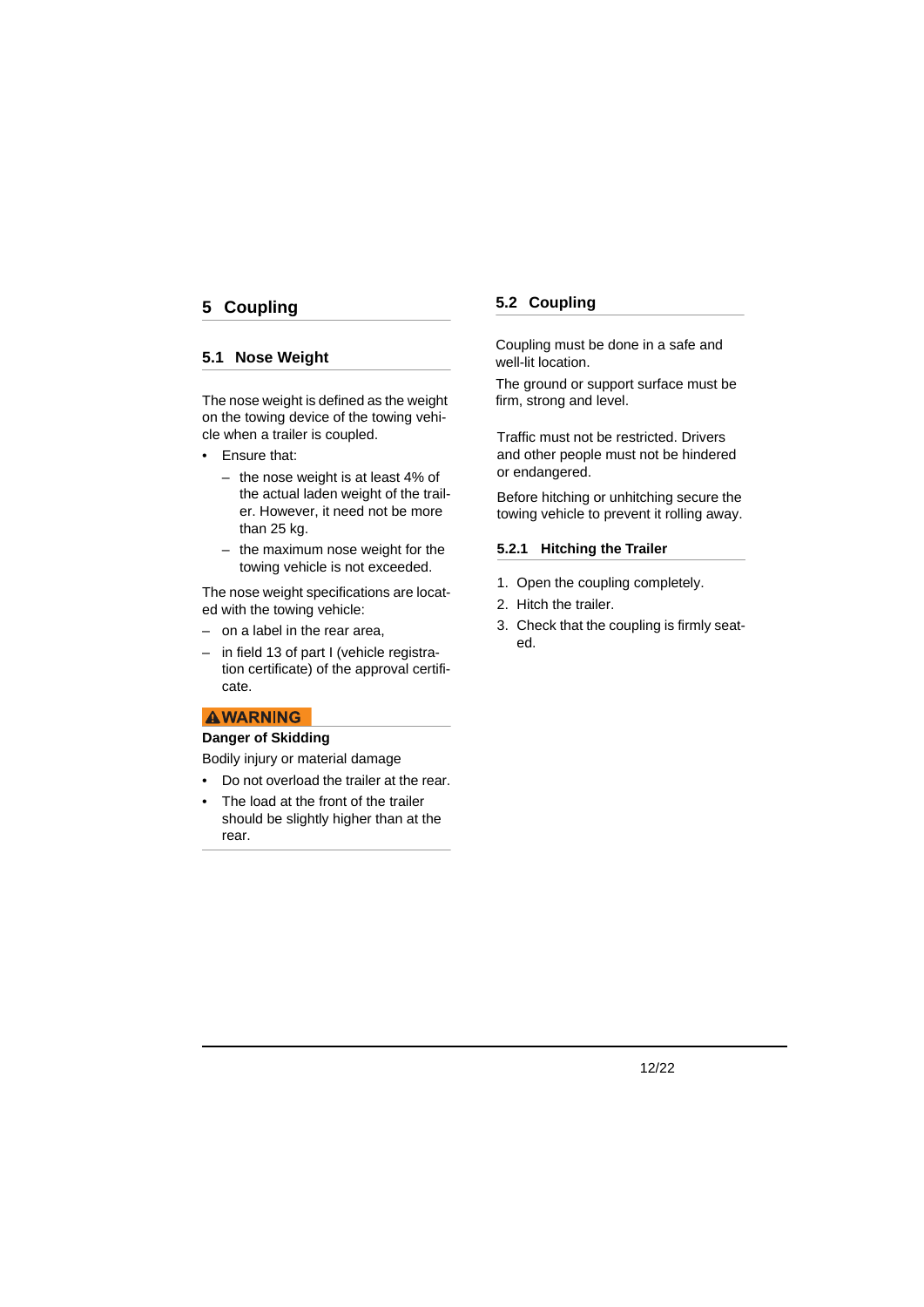### **5.2.2 Unhitching the Trailer**

- 1. Pull up the parking brake to prevent the trailer rolling away.
- 2. Place wheel chocks in front of the tyres.
- 3. For braked trailers remove the breakaway cable from the tow bar of the towing vehicle.
- 4. Lower the jockey wheel to unload the coupling.
- 5. Pull the plug out of the socket.
- 6. Open the coupling.
- 7. Lift the coupling up off the tow bar of the towing vehicle.

### **5.3 Parking the Trailer**

### f i i **NOTE**

For the trailer to be stable the ground or support surface should be firm, level and flat.

To park the trailer stably you must do the following (depending on the model):

- lower the jockey wheel after unhitching,
- place the wheel chocks in front of the tyres,
- place the rear prop stands (if supplied) in position.



If possible tilt a trailer with an open box slightly when parking. This will allow rainwater to drain off the bed.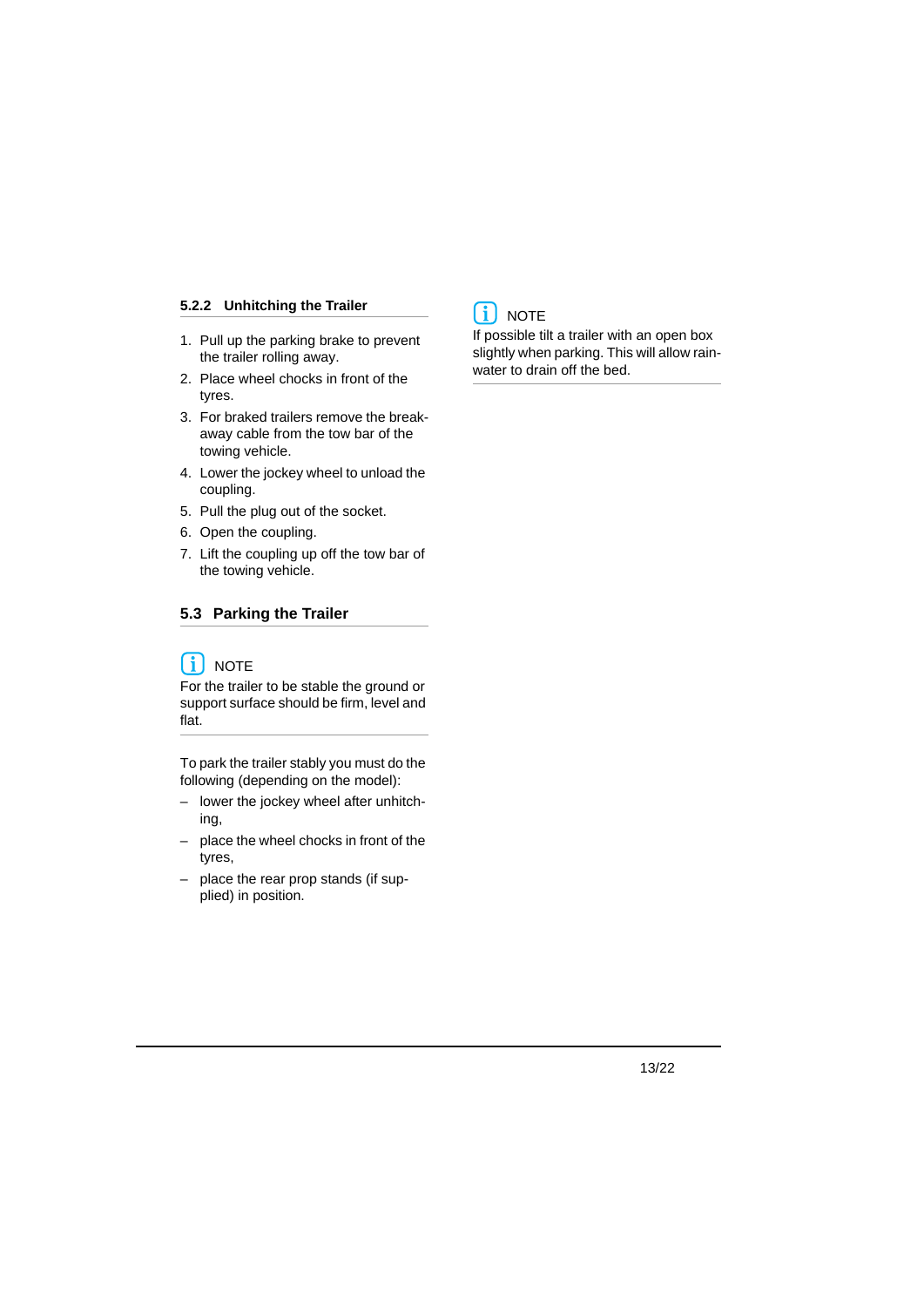### <span id="page-16-0"></span>**6 Driving**

### <span id="page-16-1"></span>**6.1 Pre-drive Checklist**

| Component                        | Check                                                   |
|----------------------------------|---------------------------------------------------------|
| Ball coupling                    | Correctly engaged and secured?                          |
| Breakaway cable                  | Positioned over tow bar of towing vehicle?              |
| Manual parking brake             | Released?                                               |
| Connector                        | Firmly connected and secured?                           |
| Jockey wheel                     | Fully raised and secured?                               |
| Side walls, ramps, doors<br>etc. | Closed and secured?                                     |
| Canvas cover                     | In place?                                               |
| <b>Tyres</b>                     | Filled with the correct air pressure?                   |
| Wheel chocks                     | Removed and stored safely?                              |
| Rear prop stands                 | Raised and secured? Crank removed and stored safely?    |
| Lighting system                  | Undamaged and working?                                  |
| Drive-on rails                   | Stored and secured?                                     |
| Load                             | Weight correctly distributed? Secured against slipping? |

### <span id="page-16-2"></span>**6.2 Driving Precautions**

ferent driving conditions. carefully so that you are prepared for dif-Please read the following information

### **6.2.1 General Driving Precautions**

– The stability of the vehicle-trailer combination decreases with increasing speed. Adapt your speed to the given road and weather conditions to ensure that you can stop the vehicle

and trailer without problems at any time.

- Slow down while driving a loaded trailer on an incline to ensure that you can stop the vehicle and trailer without problems at any time.
- Note that the turning radius of long trailers is unusually large.
- Note that long trailers follow the vehicle in a smaller radius when turning.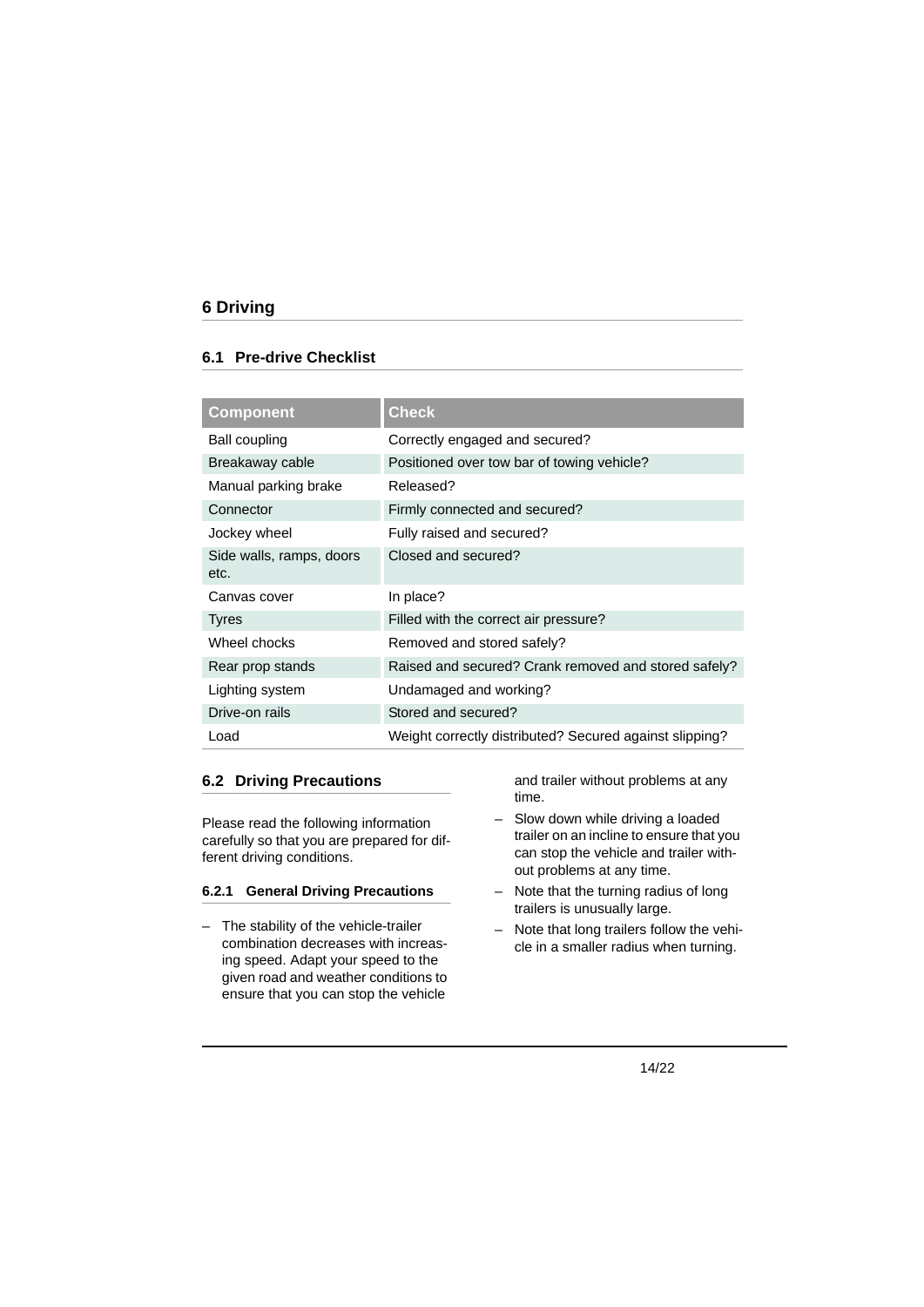- additional easily visible lighting unit. cover the lights you must attach an – If protruding or overhanging loads
- load. tyre pressure to the weight of the on the trailer. If necessary, adapt the trip check the air pressure in all tyres pressure is too low. Before making a – Trailer snaking may result if the tyre

### **and Snow 6.2.2 Tips for Driving in Rain, Frost**

- have less traction. tics are poorer because the tyres the driving and braking characteris- – Note that on icy and slippery roads
- drivers. trailer to avoid endangering other ter, snow or ice from the roof of the – Before making a trip remove any wa-

### **6.2.3 Tips for Driving in Side Wind**

snake or tip over. – Side wind can cause the trailer to

ing lanes or passing etc. rain or bridges, when you are changand unexpectedly, e.g. on rough ter-Side wind gusts often occur suddenly

a side wind. Slow down immediately if you notice

### **6.2.4 Tips for Handling Snaking**

gently. Do not speed up. off the gas pedal and counter-steer starts snaking carefully take your foot – If the vehicle-trailer combination

steering motions. Do not make any hectic or abrupt

of the load. distribution, nose weight and lashing reason please ensure correct load or insufficient nose weight. For this sive speed, incorrect load distribution correct driving behaviour and excescauses of snaking are, apart from iner have stabilised. The most frequent Stop as soon as the vehicle and trail-

### <span id="page-17-0"></span>**6.3 Brakes**

### **AWARNING**

### **Non-functioning brake system**

trailer. brake system cannot promptly stop the A poorly functioning or non-functioning Bodily injury or material damage

- must be carried out with the trailer. Before each journey a brake test
- Brake early.

### **AWARNING**

### **Braking distance too short**

Bodily injury or material damage

The braking distance of the trailer increases with increasing load.

- Note that the ABS system of the towing vehicle does not control the overrun mechanism of the trailer.
- The driver of the towing vehicle must initiate braking early.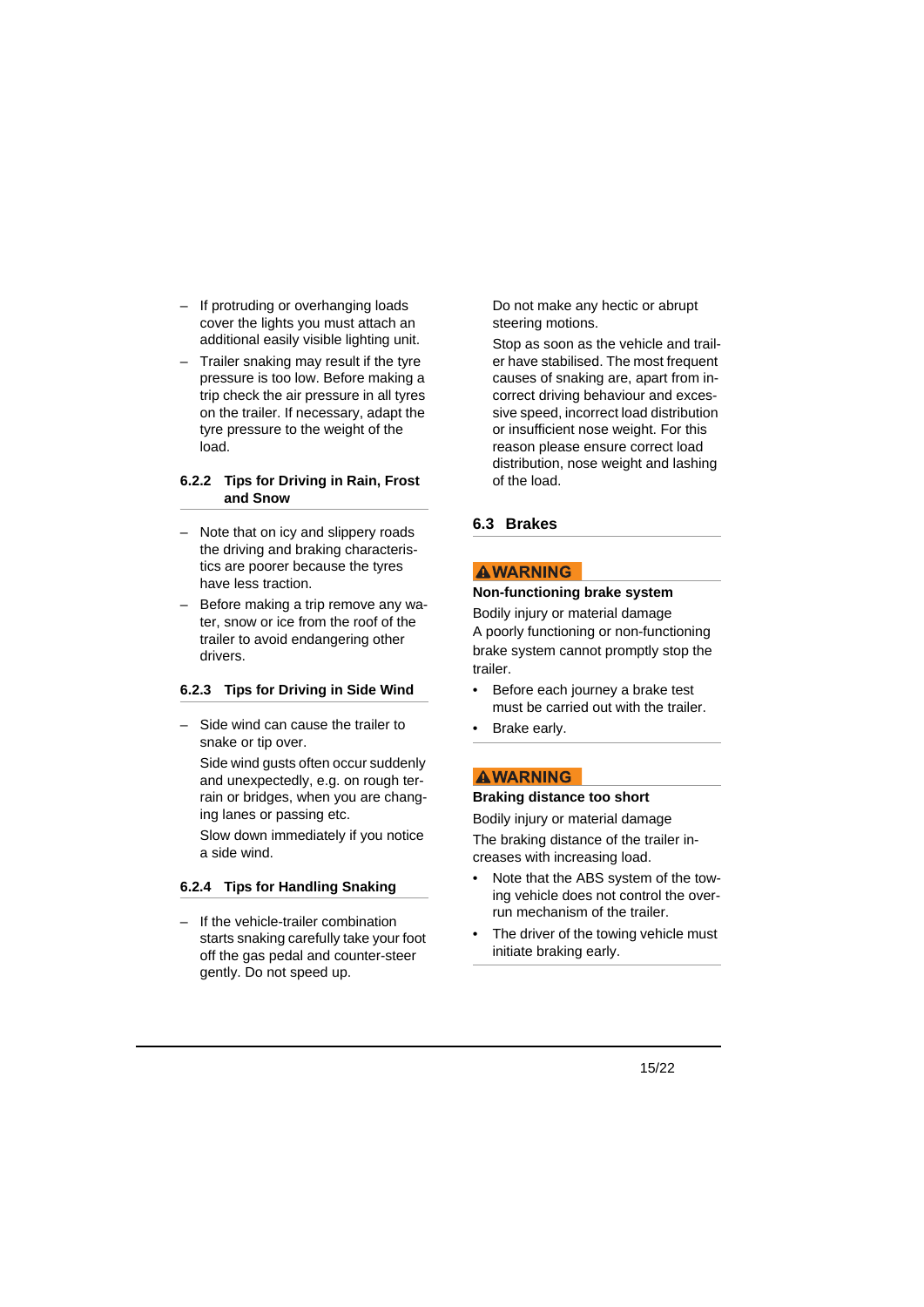# $\lceil i \rceil$  note

For trailers with overrun brakes full braking may cause the overrun brake to block the wheels. brake the trailer first brake gently to avoid blocking the wheels. Then brake hard.

### **TIP**

Inexperienced drivers should first practise braking on suitable terrain.

### **6.3.1 Checking the Brake System**

The trailer's brake system must be checked regularly.

- Check whether:
	- the guides, Bowden cables or yokes are damaged,
	- other components are restricting the Bowden cables,
	- the joints on the yokes and the rods are free-moving, but secure,
	- the exteriors of the dust seals or gaskets are damaged.
- Ensure that any defects are repaired promptly.

# **NOTE**

If the brake pads need to be replaced make sure the wheel bearings are also checked for wear and damage.

### <span id="page-18-0"></span>**6.4 Reversing**

### **AWARNING**

### **Blind spot**

Running over people or objects

- Have an experienced person teach you how to reverse safely to ensure you will not endanger other drivers.
- Make sure no one is between the towing vehicle and the trailer while reversing.
- Instructors must maintain a safe distance to the trailer and must always be visible in the exterior mirrors when the trailer is being reversed.

### **6.5 Manoeuvring**

# **NOTE**

The trailer can be more easily manoeuvred if the air pressure in the tyres is not too low. If the trailer is difficult to manoeuvre check the tyre pressure (see "Tyre inflation pressure" table).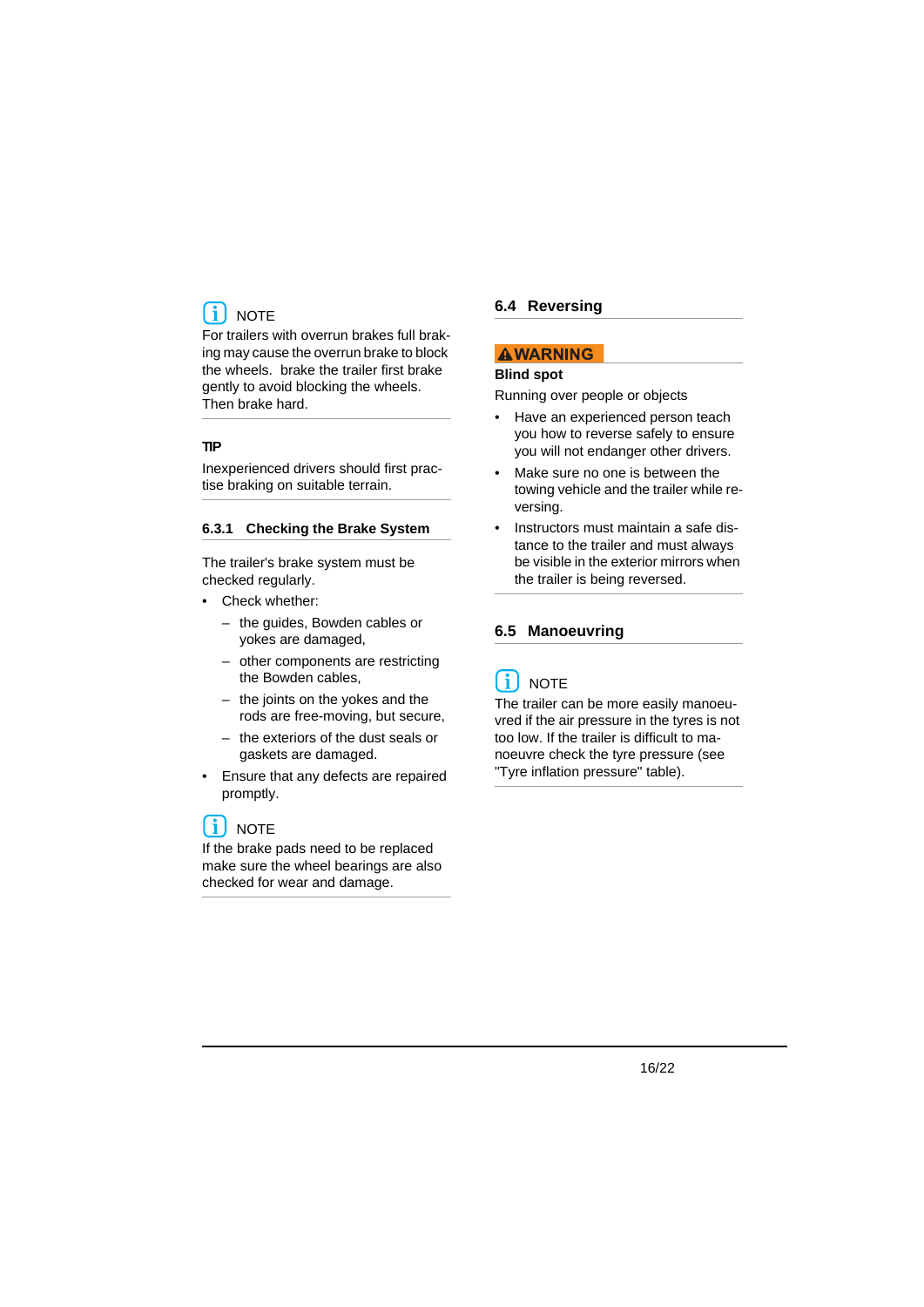### **Inspection 7 Cleaning, Maintenance and**

trailer and the validity of your warranty. as well as retention of the value of your the trailer are essential for driving safety Cleaning, maintenance and inspection of

# **NOTE**

jury. This also voids the warranty. damage to the trailer and consequent innance and cleaning work may result in Late or skipped inspections or mainte-

### **7.1 Care and Cleaning**

self. You may carry out cleaning work your-

# $\left\lceil i \right\rceil$  note

and after use. for dirt and, if necessary, cleaned before All parts and surfaces must be checked

trailer. to reduced driving safety and value of the Also, long-term dirt accumulation leads

### **Salt and acids**

with water. diately clean the trailer inside and out other acid-containing substances immetions or after transporting fertilisers or agents. After driving in road salt condi-Avoid contact with salt, acids and caustic

### **White rust**

are corroded by prolonged wetness or White rust forms on zinc surfaces which exposed to chlorides such as those found in road salt. White rust is not a galvanisation quality defect. A thin surface layer of white rust does not damage the galvanised layer.

Brush off areas with heavy white rust formation using a nylon or wire brush and, if necessary, galvanise again.

### **Paint damage**

Repair immediately before rust is able to form.

### **Damage to galvanised layer**

Immediately galvanise again with a standard commercial zinc spray.

### **Canvas covers**

Canvases are easy-care products. Clean with soap and water.

### **Wood surfaces**

Treat regularly with a commercial wood care product.

Treat damaged areas with wood protection paint.

Protect from prolonged wetness.

### **Rear lights and lighting elements**

Rear lights and lighting elements must always be intact, unobstructed and clean. Wash or clean regularly.

# **Rims, wheel guards and mudflaps**

Clean regularly.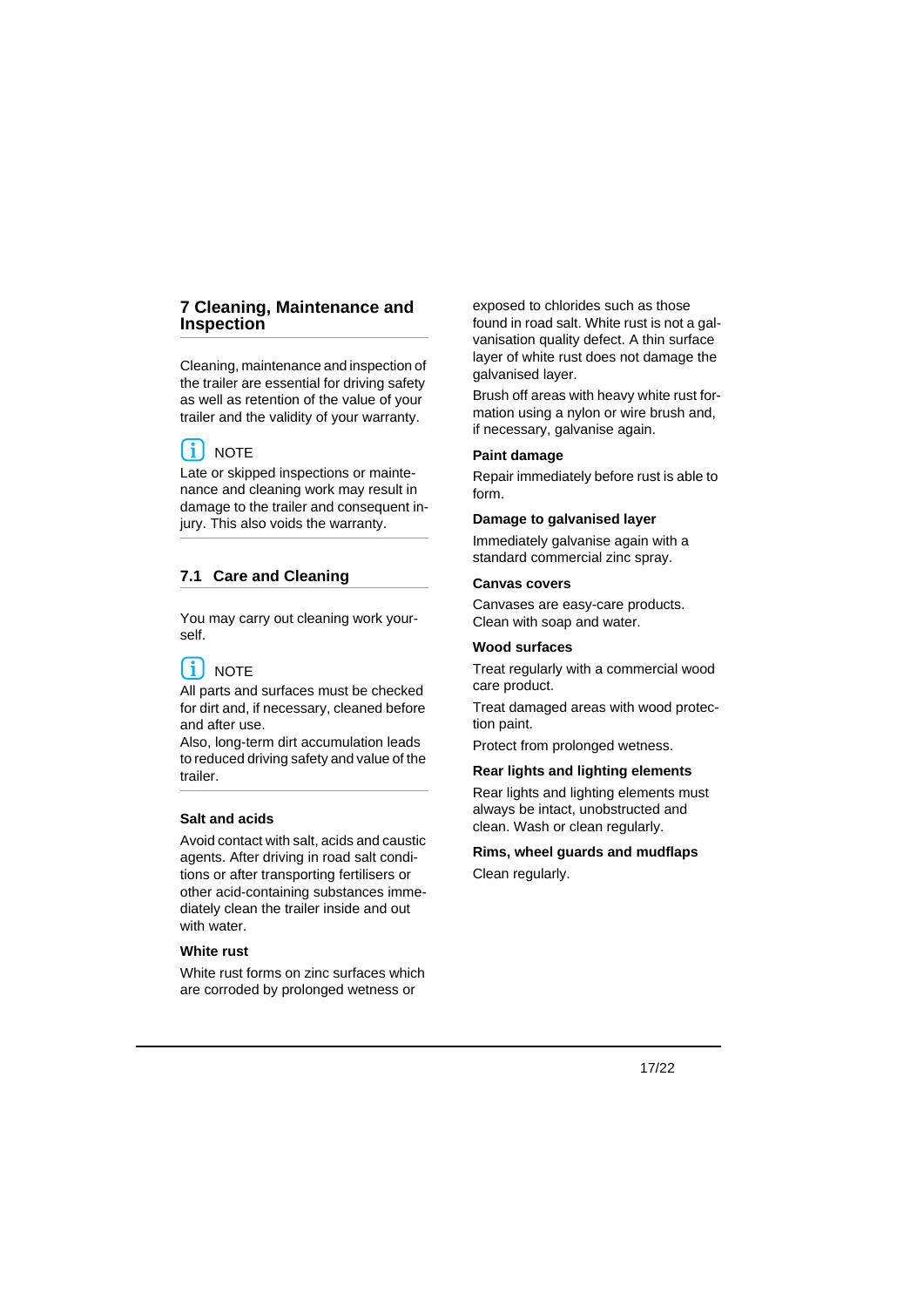### **7.2 Maintenance**

Maintenance work should only be carried out by suitably qualified personnel.

### **Maintenance schedule**

Ensure that maintenance intervals are maintained. The maintenance intervals are given in the following table.

| <b>Vehicle part</b>            | <b>Interval</b>               | <b>Maintenance work</b>                                                                                                  |
|--------------------------------|-------------------------------|--------------------------------------------------------------------------------------------------------------------------|
| Tyres                          | Before every long journey     | Check tyre pressures (see<br>"Tyre inflation pressure"<br>table)                                                         |
|                                |                               | Check the tyre tread depth<br>and exchange the tyres if<br>necessary (note wear marks<br>in the tyres' contact surfaces) |
|                                |                               | Check wheel bolts and tighten<br>if necessary (see "Tightening<br>torques" table)                                        |
| Brake, bowden cables           | Every 5000 km or annually     | Lubricate lubrication points                                                                                             |
| Parking brake                  | Every 5000 km or annually     | Lubricate lubrication points                                                                                             |
| Height-adjustable draw-<br>bar | See third-party documentation |                                                                                                                          |
| coupling                       | Regularly                     | Clean                                                                                                                    |
|                                | Every 5000 km or annually     | Lubricate lubrication points                                                                                             |
| Antirock coupling              | See third-party documentation |                                                                                                                          |

### **Lubricant**

Use a multipurpose grease in accordance with DIN 51625 KTA 3K for lubrication.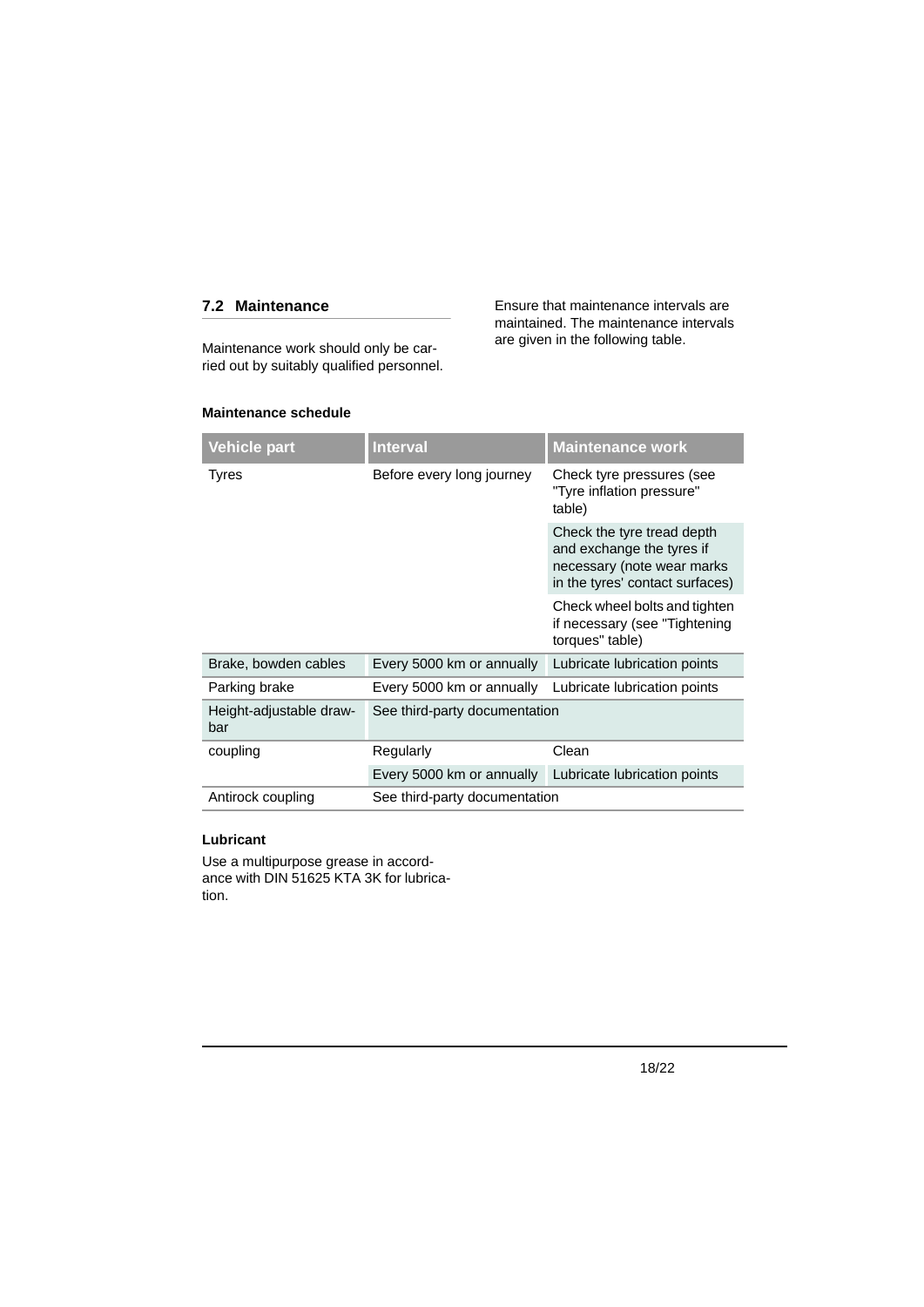### **7.3 Tyres and Changing Wheels**

### **AWARNING**

### **Incorrectly repaired tyres**

Bodily injury or material damage

- may repair the tyres. • Only trained and qualified personnel
- Do not repair tyres yourself.

### **7.3.1 Tread Depth**

1.6 mm. depth of the tyres must not be less than censing Regulations (StVZO) the tread According to the German Road Traffic Li-

### **7.3.2 Wheel Bearings**

play. wheel bearings must be checked for free. In severe loading conditions the The wheel bearings are maintenance-

### **7.3.3 Changing Wheels**

### **AWARNING**

### **Rapidly lowering bed**

Death by crushing, serious bodily injury

• Do not stand under the raised trailer.

Wheel changing must be done in a safe and well-lit location. Traffic must not be

The trailer must be secured with wheel not be hindered or endangered. restricted. Drivers and other people must

away. chocks or similar aids to prevent it rolling

ening torques" table). nuts to the correct torque (see "Tight- After changing wheels tighten wheel

### **7.3.4 Wheel Bolts**

The tightness of the wheel bolts must be checked after the first 50 km. Also after a wheel change the wheel bolts must be checked after 50 km. The tightening torques for the wheel bolts are given in the following table.

### **Tightening torque tabelle**

| <b>Rim type</b> | Tightening<br>torque |
|-----------------|----------------------|
| Steel           | 90 Nm to 100 Nm      |
| Aluminium       | $110$ Nm             |

### **7.3.5 Tyre pressure**

tyres. the fuel consumption and the life of the dling of the vehicle-trailer combination, it will have a negative effect on the han-If the tyre pressure is too low or too high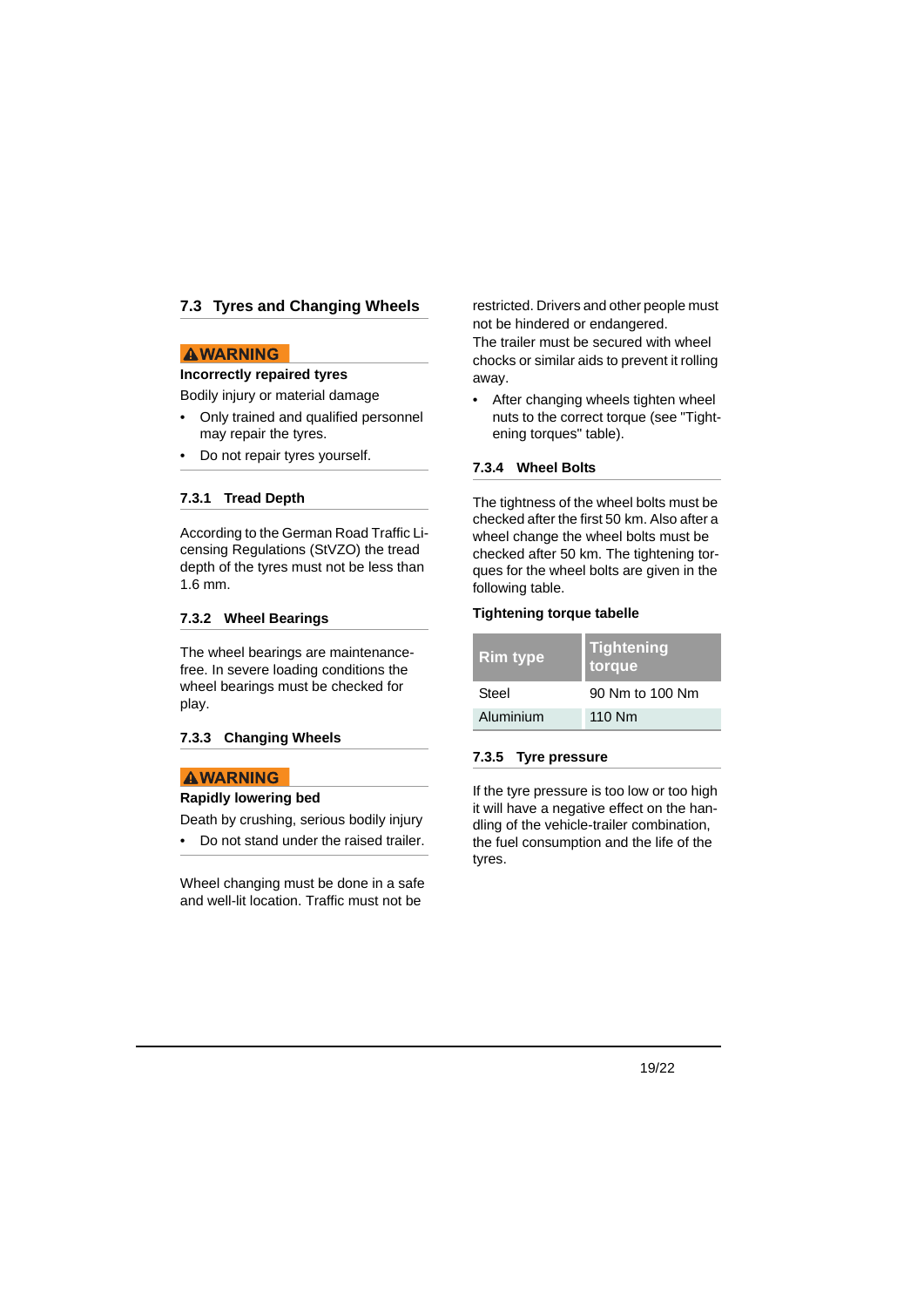### **7.4 Inspection**

### **AWARNING**

### **Incorrect or missing inspection**

Danger of death, material damage

- Inspections must be carried out by authorised specialist shops.
- Work on brake systems as well as on electrical and hydraulic systems must be carried out according to the respective manufacturer's specifications.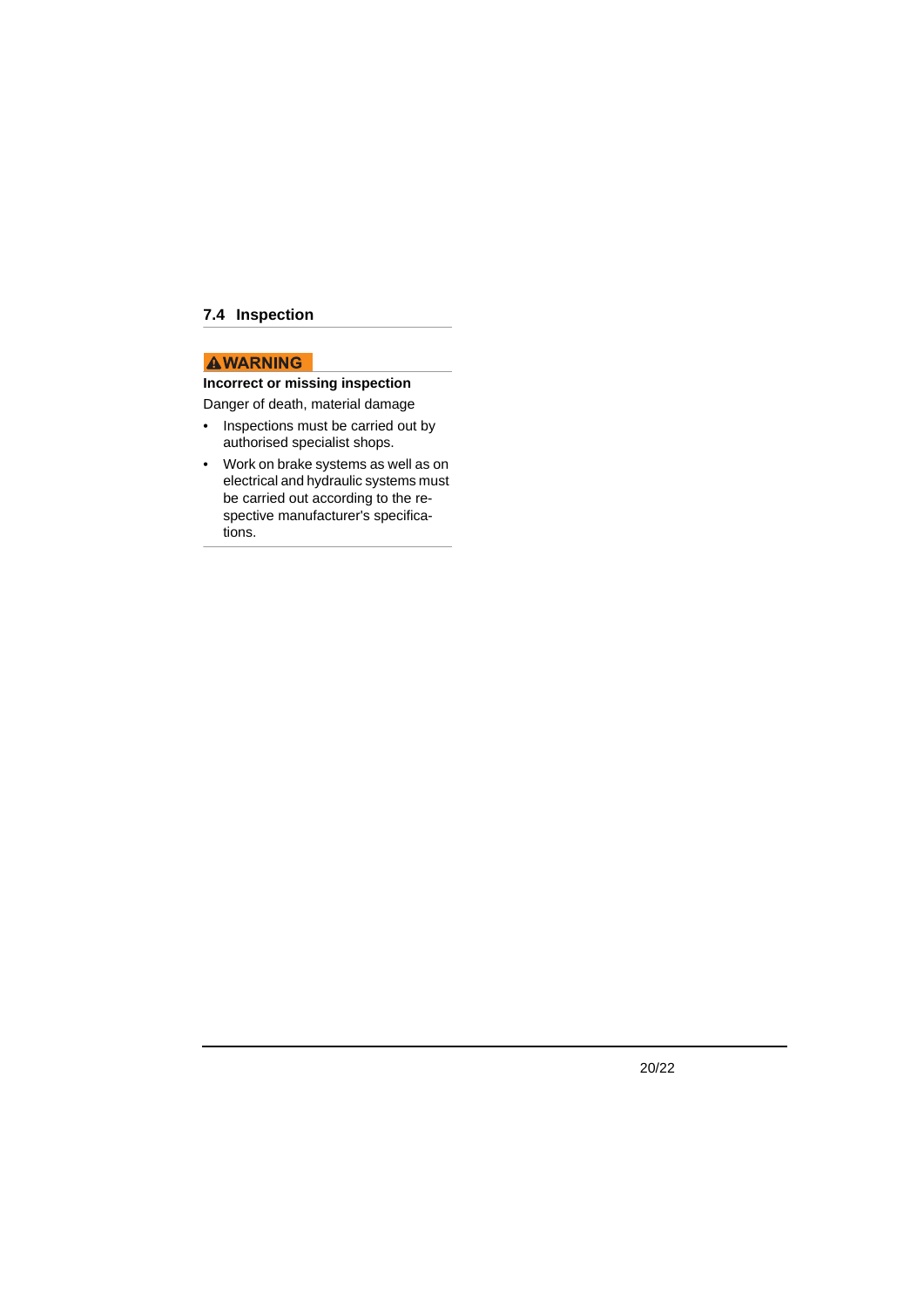### **7.4.1 Delivery Inspection**

| <b>Vehicle part</b> | <b>Test criterion</b> | <b>Work to be performed</b>              |
|---------------------|-----------------------|------------------------------------------|
| Brake system        | Braking effect        | Check and adjust if neces-<br>sary       |
| <b>Tyres</b>        | Inflation pressure    | Check and adjust if neces-<br>sary       |
| Lighting            | Lights                | Check and repair if necessary            |
| Wheels              | <b>Wheel Bolts</b>    | Check after 50 km (see<br>"Wheel Bolts") |
| Overrun brake       | coupling              | Check after 100 km                       |

### **7.4.2 First Inspection (at the latest 1000 km after delivery)**

| <b>Vehicle part</b>   | <b>Test criterion</b>             | Work to be performed                 |
|-----------------------|-----------------------------------|--------------------------------------|
| Overall trailer       | Screwed connection                | Check and tighten if neces-<br>sary  |
|                       | Corrosion protection, dam-<br>age | Check and touch up if neces-<br>sary |
| Tyres                 | Inflation pressure                | Check and adjust if neces-<br>sary   |
| <b>Wheel Bearings</b> | Play                              | Check and renew if neces-<br>sary    |
| Brake system          | Braking effect                    | Check and renew if neces-<br>sary    |